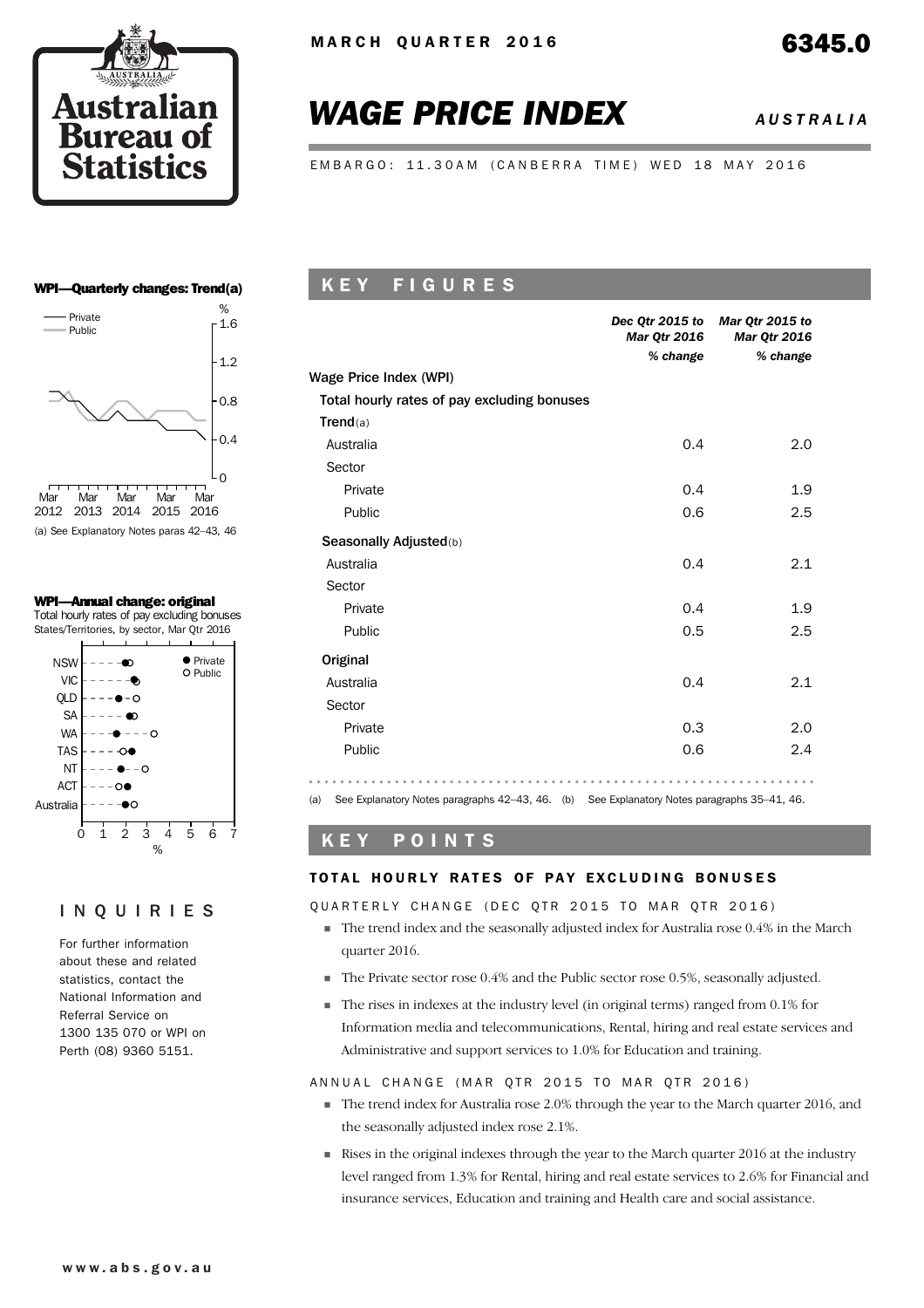# NOTES

| FORTHCOMING ISSUES | <b>ISSUE</b> (Quarter)                                             | <b>RELEASE DATE</b>                                                                                                                                                               |
|--------------------|--------------------------------------------------------------------|-----------------------------------------------------------------------------------------------------------------------------------------------------------------------------------|
|                    | <b>June 2016</b>                                                   | 17 August 2016                                                                                                                                                                    |
|                    | September 2016                                                     | 16 November 2016                                                                                                                                                                  |
|                    | December 2016                                                      | 22 February 2017                                                                                                                                                                  |
|                    |                                                                    |                                                                                                                                                                                   |
| DATA REFERENCES    | <http: www.abs.gov.au="">.</http:>                                 | Data referenced in the Key Points and Commentary are available from the tables shown<br>in this publication or in the corresponding tables of this publication on the ABS website |
| ABBREVIATIONS      | Australian Bureau of Statistics<br>ABS.<br>Wage Price Index<br>WPI |                                                                                                                                                                                   |

David W. Kalisch Australian Statistician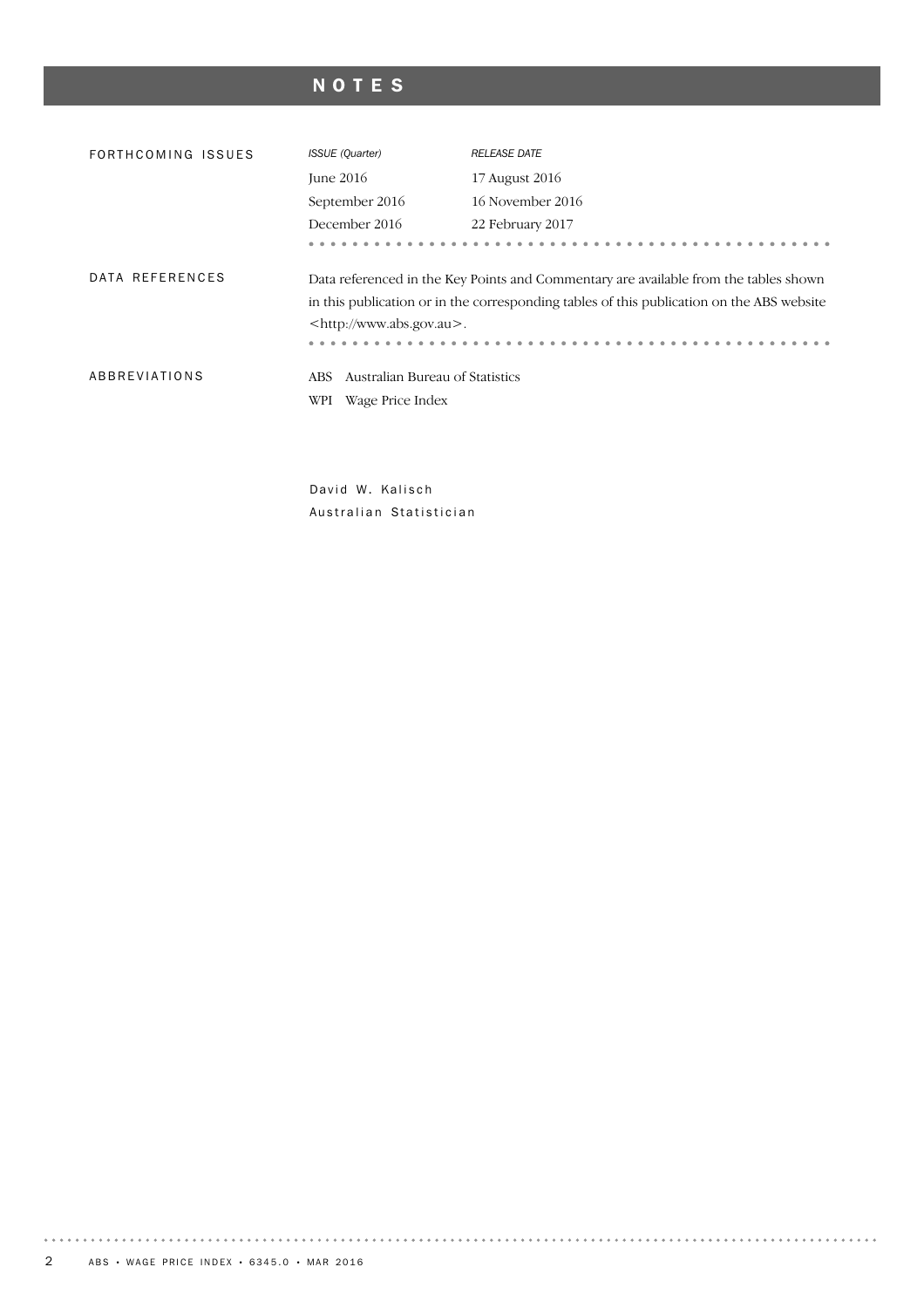# CONTENTS

|  |  |  |  |  |  |  |  |  |  |  |  |  |  |  |  |  |  |  | page |
|--|--|--|--|--|--|--|--|--|--|--|--|--|--|--|--|--|--|--|------|
|  |  |  |  |  |  |  |  |  |  |  |  |  |  |  |  |  |  |  |      |
|  |  |  |  |  |  |  |  |  |  |  |  |  |  |  |  |  |  |  |      |

### TABLES OF WAGE PRICE INDEXES

#### INDEXES OF TOTAL HOURLY RATES OF PAY EXCLUDING BONUSES

|   | Sector: Original, seasonally adjusted and trend $\dots \dots \dots \dots \dots \dots$ |
|---|---------------------------------------------------------------------------------------|
| 2 |                                                                                       |
| з | Australia, states and territories, private sector: Original 8                         |
| 4 |                                                                                       |
| 5 |                                                                                       |
| 6 | Sector by industry, percentage changes: Original 11                                   |
|   |                                                                                       |
|   | INDEXES OF HOURLY RATES OF PAY INCLUDING BONUSES                                      |

|  | <b>7</b> Sector: Original |  |  |
|--|---------------------------|--|--|
|--|---------------------------|--|--|

INDEXES OF ORDINARY TIME HOURLY RATES OF PAY EXCLUDING BONUSES

| 9 Sector by industry, index numbers: Original $\ldots \ldots \ldots \ldots \ldots \ldots \ldots$ |  |
|--------------------------------------------------------------------------------------------------|--|

10 Sector by industry, percentage changes: Original ........................... 15

### ADDITIONAL INFORMATION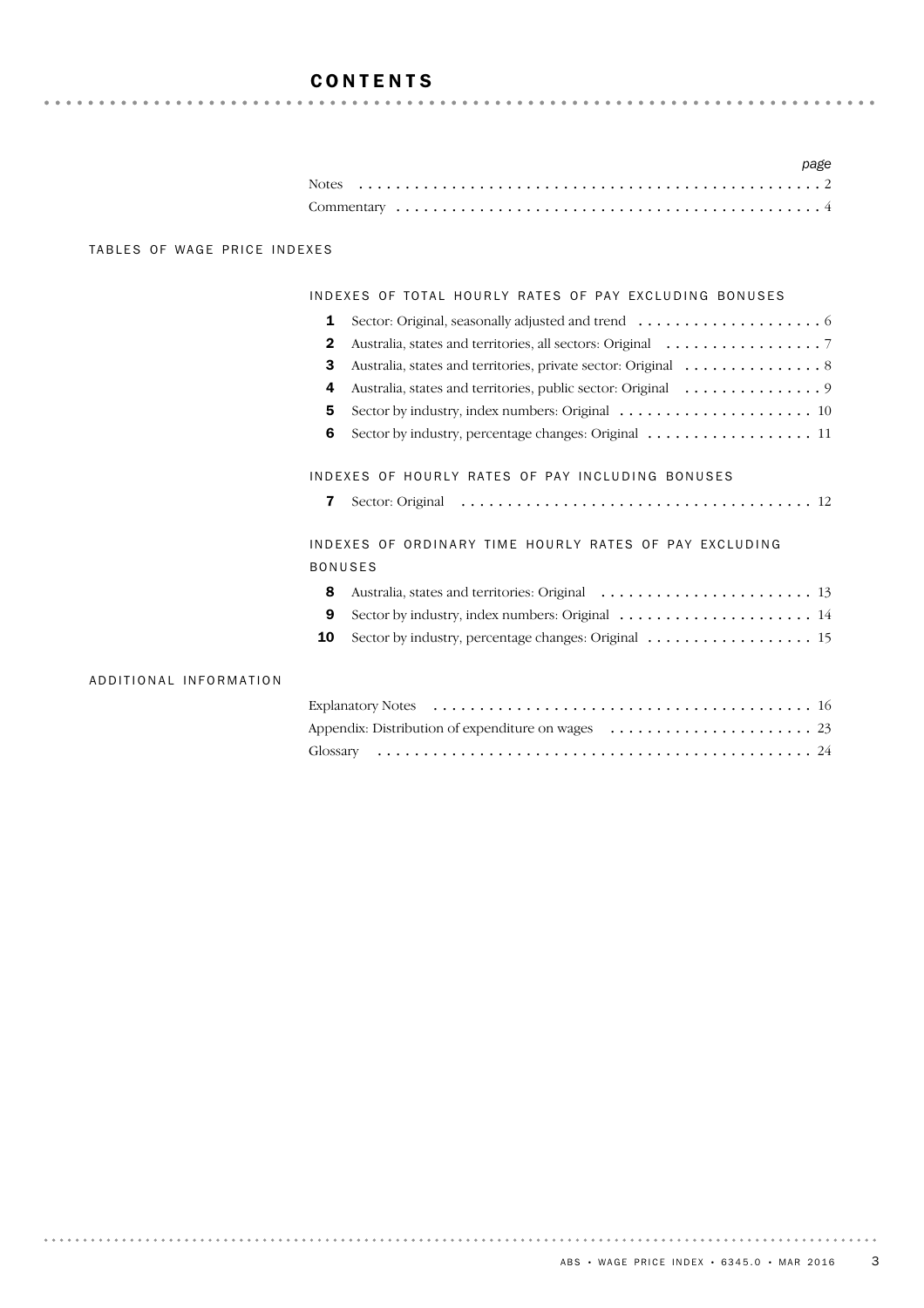# **COMMENTARY**

| WAGE PRICE INDEXES<br>Australia/Sector (trend) | In the March quarter 2016, the Private sector index rose 0.4% and the Public sector rose<br>0.6%. The All sectors quarterly rise was 0.4%.                                                                                                                                                                                                                                                                                                                                                                                                  |
|------------------------------------------------|---------------------------------------------------------------------------------------------------------------------------------------------------------------------------------------------------------------------------------------------------------------------------------------------------------------------------------------------------------------------------------------------------------------------------------------------------------------------------------------------------------------------------------------------|
|                                                | The Private sector through the year rise to the March quarter 2016 of 1.9% was lower<br>than the Public sector rise of 2.5%. Through the year, All sectors rose 2.0%.                                                                                                                                                                                                                                                                                                                                                                       |
| Australia/Sector<br>(seasonally adjusted)      | In the March quarter 2016, the Private sector index rose 0.4% and the Public sector rose<br>0.5%. The All sectors quarterly rise was 0.4%, the lowest rate of wages growth recorded<br>since the start of the series in 1997.                                                                                                                                                                                                                                                                                                               |
|                                                | Through the year, All sectors rose 2.1%. The Private sector through the year rise to the<br>March quarter 2016 of 1.9% was lower than the Public sector rise of 2.5%.                                                                                                                                                                                                                                                                                                                                                                       |
| Australia/Sector (original)                    | Wages grew 0.4% in the March quarter 2016 for All sectors. The Private sector rose 0.3%<br>and the Public sector rose 0.6% in the March quarter 2016.                                                                                                                                                                                                                                                                                                                                                                                       |
|                                                | The All sectors through the year rise was 2.1%. The Private sector rose 2.0% and the<br>Public sector 2.4%.                                                                                                                                                                                                                                                                                                                                                                                                                                 |
| State/Territory (original)                     | In the March quarter 2016, the highest quarterly rise of 0.7% was recorded by Tasmania.<br>The Northern Territory recorded the lowest quarterly rise of 0.2%.                                                                                                                                                                                                                                                                                                                                                                               |
|                                                | Rises through the year ranged from 1.8% for the Australian Capital Territory to 2.4% for<br>Victoria. Since December quarter 2014 Victoria has recorded the highest rate of through<br>the year wages growth.                                                                                                                                                                                                                                                                                                                               |
|                                                | In the Private sector, the quarterly rises for South Australia, Western Australia and the<br>Australian Capital Territory (0.5%) were the highest quarterly rises of the states and<br>territories. The lowest quarterly rise of 0.2% was recorded by the Northern Territory.<br>Rises through the year in the Private sector ranged from 1.6% for Western Australia to<br>2.4% for Victoria. Western Australia has recorded the lowest through the year growth of<br>all states and territories each quarter since September quarter 2014. |
|                                                | In the Public sector, Queensland and Tasmania recorded the highest quarterly rise of<br>1.0%, with South Australia and the Northern Territory recording the lowest quarterly rise<br>of 0.2%. Western Australia recorded the highest through the year Public sector rise of all<br>states and territories, 3.3%. For the seventh consecutive quarter, the lowest through the<br>year rise for the Public sector was recorded by the Australian Capital Territory (1.7%).                                                                    |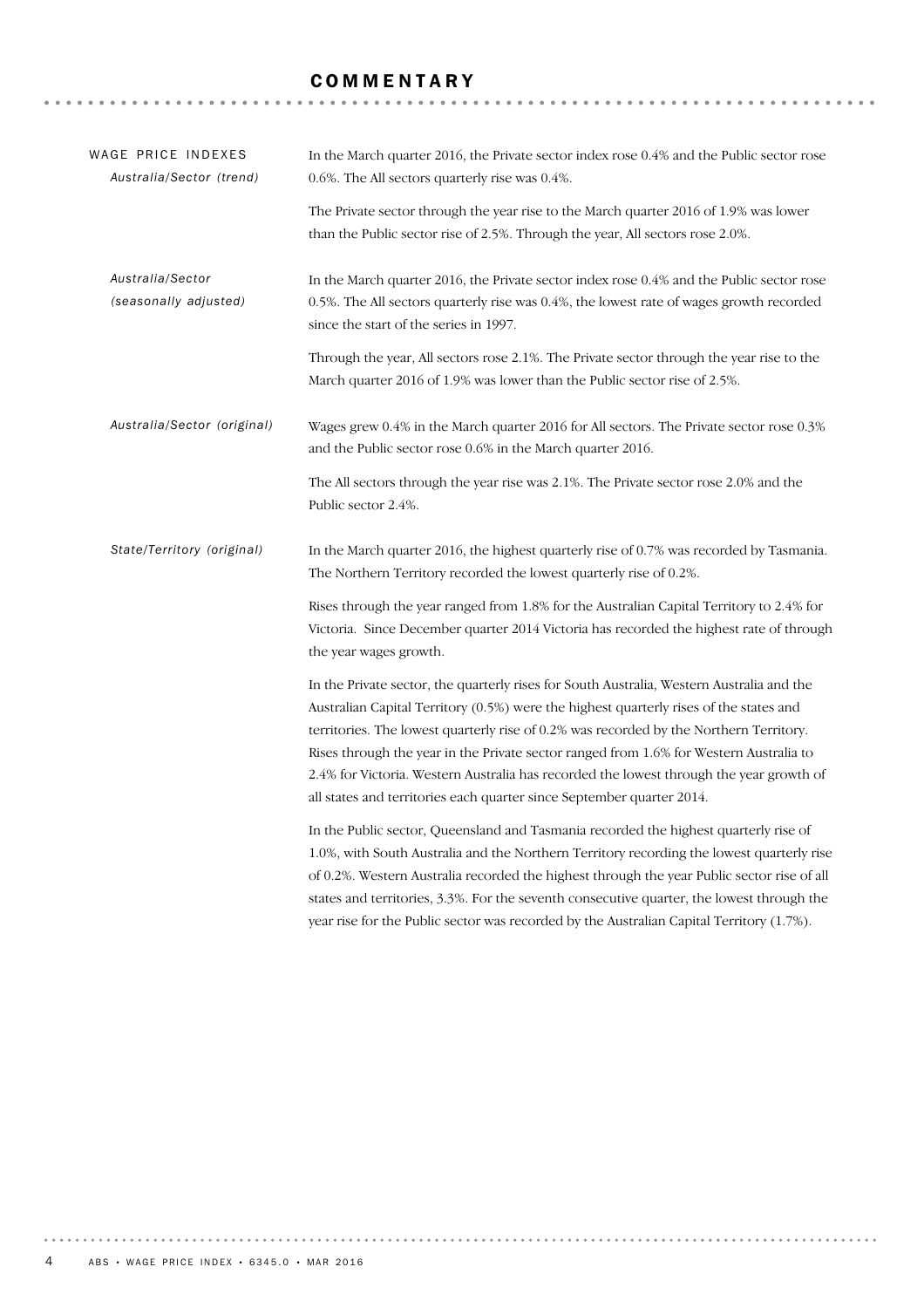### COMMENTARY *continued*

*Industry (original)*

WPI—ANNUAL AND QUARTERLY CHANGES: ORIGINAL, Total hourly rates of pay excluding bonuses-Industry, March quarter 2016



In the March quarter 2016 the lowest quarterly rise for all industries of 0.1% was recorded by Information media and telecommunications, Rental, hiring and real estate services and Administrative and support services. Education and training recorded the highest quarterly rise of all industries, 1.0%.

The All industries through the year rises for the March quarter 2016 ranged from 1.3% for Rental, hiring and real estate services to 2.6% for Financial and insurance services, Education and training, and Health care and social assistance. Construction, Professional, scientific and technical services and Administrative and support services industries have all recorded through the year growth lower than 2.0% for five consecutive quarters.

In the Private sector, Education and training recorded the highest quarterly rise of 1.0%. Administrative and support services recorded the lowest quarterly growth over the quarter (0.0%). Rises through the year in the Private sector ranged from 1.3% for Administrative and support services to 2.6% for Electricity, gas water and waste services.

In the Public sector, Education and training recorded the highest quarterly rise of 1.0%. The lowest quarterly rise of 0.1% was recorded by Electricity, gas water and waste services. Rises through the year in the Public sector ranged from 1.3% for Professional, scientific and technical services to 2.7% for Education and training, and Health care and social assistance.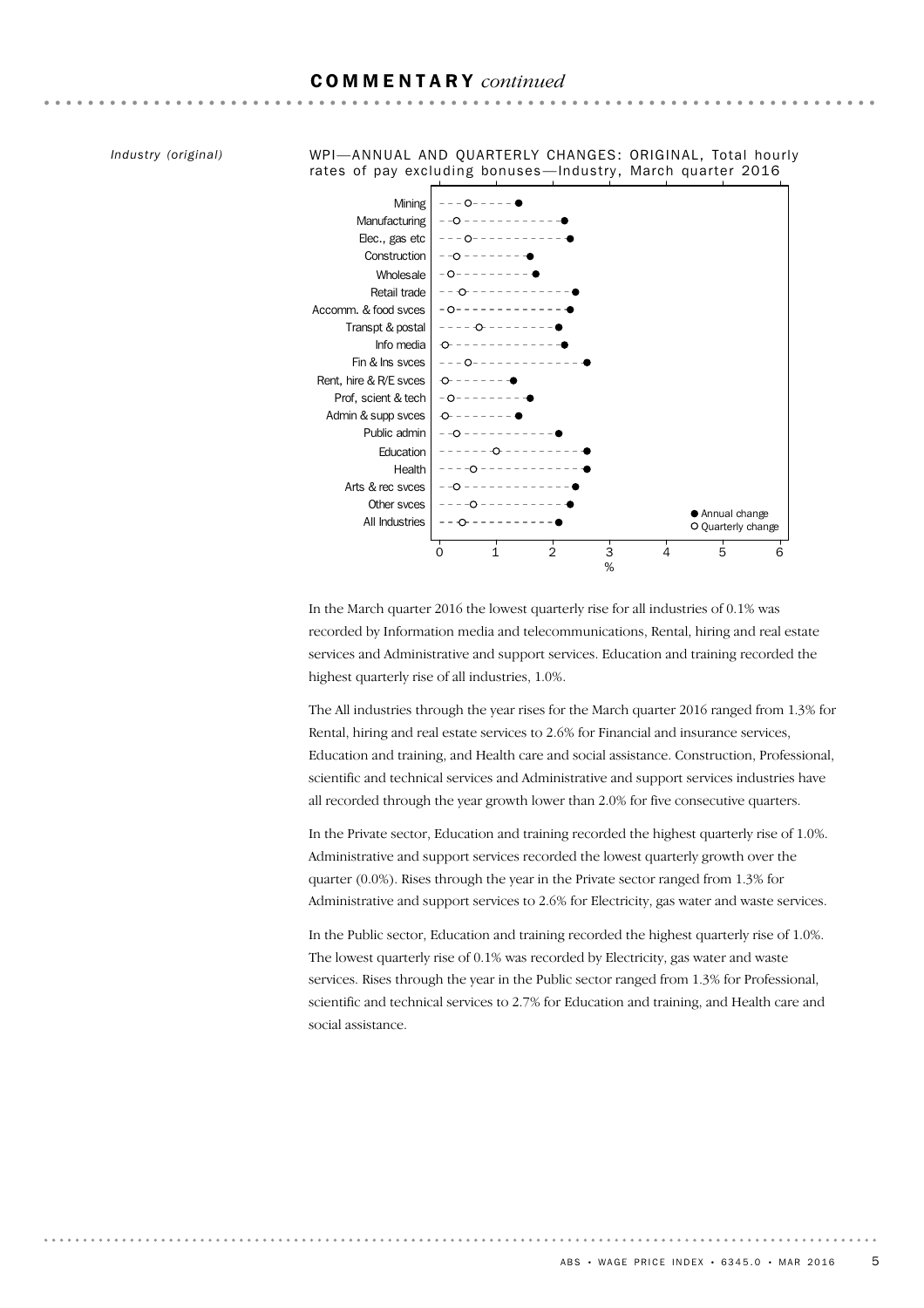|                                                | ORIGINAL |       |                           |                                                        | SEASONALLY ADJUSTED(a) |                           | TRED(b)                                           |       |                           |
|------------------------------------------------|----------|-------|---------------------------|--------------------------------------------------------|------------------------|---------------------------|---------------------------------------------------|-------|---------------------------|
|                                                |          |       |                           |                                                        |                        |                           |                                                   |       |                           |
| Period                                         | Private  |       | <b>Public All Sectors</b> | Private                                                |                        | <b>Public All Sectors</b> | Private                                           |       | <b>Public All Sectors</b> |
|                                                |          |       |                           |                                                        |                        |                           |                                                   |       |                           |
|                                                |          |       |                           | INDEX NUMBERS(c)                                       |                        |                           |                                                   |       |                           |
| 2013                                           |          |       |                           |                                                        |                        |                           |                                                   |       |                           |
| March                                          | 114.7    | 115.7 | 115.0                     | 114.8                                                  | 115.6                  | 115.0                     | 114.8                                             | 115.6 | 115.0                     |
| June                                           | 115.3    | 116.1 | 115.5                     | 115.6                                                  | 116.4                  | 115.8                     | 115.5                                             | 116.3 | 115.7                     |
| September                                      | 116.4    | 117.2 | 116.6                     | 116.3                                                  | 117.0                  | 116.4                     | 116.2                                             | 117.1 | 116.5                     |
| December                                       | 117.0    | 118.1 | 117.2                     | 116.9                                                  | 118.0                  | 117.2                     | 117.0                                             | 118.0 | 117.2                     |
| 2014                                           |          |       |                           |                                                        |                        |                           |                                                   |       |                           |
| March                                          | 117.7    | 119.1 | 118.0                     | 117.7                                                  | 119.0                  | 118.0                     | 117.7                                             | 118.9 | 118.0                     |
| June                                           | 118.2    | 119.5 | 118.5                     | 118.4                                                  | 119.7                  | 118.7                     | 118.4                                             | 119.7 | 118.7                     |
| September                                      | 119.3    | 120.4 | 119.5                     | 119.1                                                  | 120.3                  | 119.4                     | 119.1                                             | 120.4 | 119.4                     |
| December                                       | 119.9    | 121.3 | 120.2                     | 119.8                                                  | 121.3                  | 120.1                     | 119.8                                             | 121.2 | 120.1                     |
| 2015                                           |          |       |                           |                                                        |                        |                           |                                                   |       |                           |
| March                                          | 120.3    | 122.1 | 120.7                     | 120.4                                                  | 121.9                  | 120.7                     | 120.4                                             | 122.0 | 120.8                     |
| June                                           | 120.8    | 122.5 | 121.2                     | 121.0                                                  | 122.7                  | 121.4                     | 121.0                                             | 122.8 | 121.4                     |
| September                                      | 121.8    | 123.7 | 122.2                     | 121.6                                                  | 123.6                  | 122.1                     | 121.6                                             | 123.6 | 122.1                     |
| December                                       | 122.3    | 124.3 | 122.7                     | 122.2                                                  | 124.3                  | 122.7                     | 122.2                                             | 124.3 | 122.7                     |
| 2016                                           |          |       |                           |                                                        |                        |                           |                                                   |       |                           |
| March                                          | 122.7    | 125.0 | 123.2                     | 122.7                                                  | 124.9                  | 123.2                     | 122.7                                             | 125.0 | 123.2                     |
|                                                |          |       |                           |                                                        |                        |                           |                                                   |       |                           |
|                                                |          |       |                           | CHANGE FROM CORRESPONDING QUARTER OF PREVIOUS YEAR (%) |                        |                           |                                                   |       |                           |
| 2014                                           |          |       |                           |                                                        |                        |                           |                                                   |       |                           |
| March                                          | 2.6      | 2.9   | 2.6                       | 2.5                                                    | 2.9                    | 2.6                       | 2.5                                               | 2.9   | 2.6                       |
| June                                           | 2.5      | 2.9   | 2.6                       | 2.4                                                    | 2.8                    | 2.5                       | 2.5                                               | 2.9   | 2.6                       |
| September                                      | 2.5      | 2.7   | 2.5                       | 2.4                                                    | 2.8                    | 2.6                       | 2.5                                               | 2.8   | 2.5                       |
| December                                       | 2.5      | 2.7   | 2.6                       | 2.5                                                    | 2.8                    | 2.5                       | 2.4                                               | 2.7   | 2.5                       |
| 2015                                           |          |       |                           |                                                        |                        |                           |                                                   |       |                           |
| March                                          | 2.2      | 2.5   | 2.3                       | 2.3                                                    | 2.4                    | 2.3                       | 2.3                                               | 2.6   | 2.4                       |
| June                                           | 2.2      | 2.5   | 2.3                       | 2.2                                                    | 2.5                    | 2.3                       | 2.2                                               | 2.6   | 2.3                       |
| September                                      | 2.1      | 2.7   | 2.3                       | 2.1                                                    | 2.7                    | 2.3                       | 2.1                                               | 2.7   | 2.3                       |
| December                                       | 2.0      | 2.5   | 2.1                       | 2.0                                                    | 2.5                    | $2.2\,$                   | 2.0                                               | 2.6   | 2.2                       |
| 2016                                           |          |       |                           |                                                        |                        |                           |                                                   |       |                           |
| March                                          | 2.0      | 2.4   | 2.1                       | 1.9                                                    | 2.5                    | 2.1                       | 1.9                                               | 2.5   | 2.0                       |
|                                                |          |       |                           |                                                        |                        |                           |                                                   |       |                           |
|                                                |          |       |                           | CHANGE FROM PREVIOUS QUARTER (%)                       |                        |                           |                                                   |       |                           |
|                                                |          |       |                           |                                                        |                        |                           |                                                   |       |                           |
| 2014                                           |          |       |                           |                                                        |                        |                           |                                                   |       |                           |
| March                                          | 0.6      | 0.8   | 0.7                       | 0.7                                                    | 0.8                    | 0.7                       | 0.6                                               | 0.8   | 0.7                       |
| June                                           | 0.4      | 0.3   | 0.4                       | 0.6                                                    | 0.6                    | 0.6                       | 0.6                                               | 0.7   | 0.6                       |
| September                                      | 0.9      | 0.8   | 0.8                       | 0.6                                                    | 0.5                    | 0.6                       | 0.6                                               | 0.6   | 0.6                       |
| December                                       | 0.5      | 0.7   | 0.6                       | 0.6                                                    | 0.8                    | 0.6                       | 0.6                                               | 0.7   | 0.6                       |
| 2015                                           |          |       |                           |                                                        |                        |                           |                                                   |       |                           |
| March                                          | 0.3      | 0.7   | 0.4                       | 0.5                                                    | 0.5                    | 0.5                       | 0.5                                               | 0.7   | 0.6                       |
| June                                           | 0.4      | 0.3   | 0.4                       | 0.5                                                    | 0.7                    | 0.6                       | 0.5                                               | 0.7   | 0.5                       |
| September                                      | 0.8      | 1.0   | 0.8                       | 0.5                                                    | 0.7                    | 0.6                       | 0.5                                               | 0.7   | 0.6                       |
| December                                       | 0.4      | 0.5   | 0.4                       | 0.5                                                    | 0.6                    | 0.5                       | 0.5                                               | 0.6   | 0.5                       |
| 2016                                           |          |       |                           |                                                        |                        |                           |                                                   |       |                           |
| March                                          | 0.3      | 0.6   | 0.4                       | 0.4                                                    | 0.5                    | 0.4                       | 0.4                                               | 0.6   | 0.4                       |
|                                                |          |       |                           |                                                        |                        |                           |                                                   |       |                           |
| (a) See Explanatory notes paragraphs 35-41,46. |          |       |                           | $\overline{c}$ (c)                                     |                        |                           | Reference base of each index: $2008-09 = 100.0$ . |       |                           |

(b) See Explanatory notes paragraphs 42–43,46.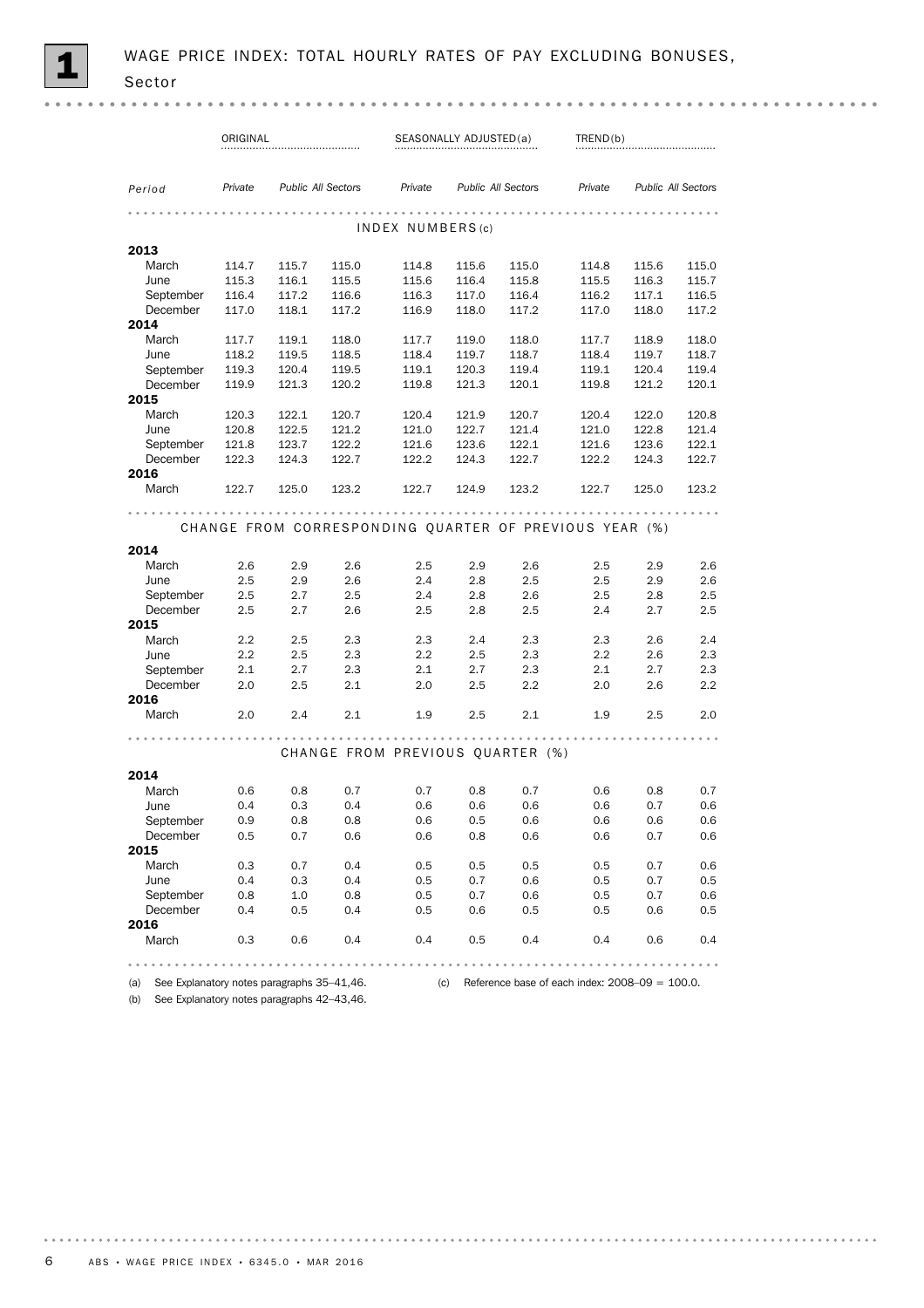

|                  | New<br>South<br>Wales | Victoria | Queensland                                             | South<br>Australia | Western<br>Australia | Tasmania | Northern<br>Territory | Australian<br>Capital<br>Territory | Australia                  |
|------------------|-----------------------|----------|--------------------------------------------------------|--------------------|----------------------|----------|-----------------------|------------------------------------|----------------------------|
| Period           |                       |          |                                                        |                    |                      |          |                       |                                    |                            |
|                  |                       |          |                                                        | INDEX NUMBERS(a)   |                      |          |                       |                                    |                            |
| 2011-12          | 110.9                 | 110.4    | 111.3                                                  | 110.0              | 112.1                | 111.0    | 111.5                 | 110.7                              | 110.9                      |
| $2012 - 13$      | 114.3                 | 114.0    | 114.7                                                  | 113.7              | 116.5                | 114.6    | 115.2                 | 114.9                              | 114.6                      |
| 2013-14          | 117.1                 | 117.1    | 117.7                                                  | 117.4              | 119.8                | 117.2    | 118.3                 | 117.6                              | 117.6                      |
| 2014-15          | 119.8                 | 120.3    | 120.5                                                  | 120.4              | 122.4                | 120.0    | 121.4                 | 119.7                              | 120.4                      |
| 2013             |                       |          |                                                        |                    |                      |          |                       |                                    |                            |
| March            | 114.6                 | 114.4    | 115.1                                                  | 114.2              | 117.1                | 115.0    | 115.7                 | 115.1                              | 115.0                      |
| June             | 115.1                 | 115.0    | 115.6                                                  | 114.7              | 117.8                | 115.4    | 116.1                 | 115.5                              | 115.5                      |
| September        | 116.1                 | 116.1    | 116.7                                                  | 116.3              | 118.9                | 116.4    | 117.1                 | 117.0                              | 116.6                      |
| December         | 116.8                 | 116.7    | 117.3                                                  | 117.2              | 119.5                | 116.7    | 117.8                 | 117.5                              | 117.2                      |
| 2014             |                       |          |                                                        |                    |                      |          |                       |                                    |                            |
| March            | 117.6                 | 117.5    | 118.1                                                  | 117.9              | 120.2                | 117.6    | 118.9                 | 117.7                              | 118.0                      |
| June             | 118.0                 | 118.2    | 118.6                                                  | 118.2              | 120.6                | 118.0    | 119.3                 | 118.1                              | 118.5                      |
| September        | 119.1                 | 119.2    | 119.6                                                  | 119.4              | 121.5                | 119.3    | 120.4                 | 119.0                              | 119.5                      |
| December<br>2015 | 119.6                 | 120.0    | 120.3                                                  | 120.2              | 122.3                | 119.6    | 121.1                 | 119.5                              | 120.2                      |
| March            | 120.1                 | 120.5    | 120.8                                                  | 120.9              | 122.7                | 120.3    | 121.7                 | 119.8                              | 120.7                      |
| June             | 120.5                 | 121.3    | 121.1                                                  | 121.1              | 123.1                | 120.9    | 122.2                 | 120.3                              | 121.2                      |
| September        | 121.7                 | 122.3    | 122.0                                                  | 122.2              | 123.9                | 122.1    | 123.3                 | 120.9                              | 122.2                      |
| December         | 122.1                 | 122.9    | 122.6                                                  | 123.0              | 124.5                | 122.2    | 124.0                 | 121.4                              | 122.7                      |
| 2016             |                       |          |                                                        |                    |                      |          |                       |                                    |                            |
| March            | 122.6                 | 123.4    | 123.1                                                  | 123.5              | 125.1                | 123.0    | 124.3                 | 122.0                              | 123.2                      |
|                  |                       |          | CHANGE FROM PREVIOUS FINANCIAL YEAR (%)                |                    |                      |          |                       |                                    |                            |
| $2012 - 13$      | 3.1                   | 3.3      | 3.1                                                    | 3.4                | 3.9                  | 3.2      | 3.3                   | 3.8                                | 3.3                        |
| 2013-14          | 2.4                   | 2.7      | 2.6                                                    | 3.3                | 2.8                  | 2.3      | 2.7                   | 2.3                                | 2.6                        |
| 2014-15          | 2.3                   | 2.7      | 2.4                                                    | 2.6                | 2.2                  | 2.4      | 2.6                   | 1.8                                | 2.4                        |
|                  |                       |          | CHANGE FROM CORRESPONDING QUARTER OF PREVIOUS YEAR (%) |                    |                      |          |                       |                                    |                            |
| 2014             |                       |          |                                                        |                    |                      |          |                       |                                    |                            |
| March            | 2.6                   | 2.7      | 2.6                                                    | 3.2                | 2.6                  | 2.3      | 2.8                   | 2.3                                | 2.6                        |
| June             | 2.5                   | 2.8      | 2.6                                                    | 3.1                | $2.4\,$              | 2.3      | 2.8                   | 2.3                                | 2.6                        |
| September        | 2.6                   | 2.7      | 2.5                                                    | 2.7                | $2.2\,$              | 2.5      | 2.8                   | 1.7                                | 2.5                        |
| December         | 2.4                   | 2.8      | 2.6                                                    | 2.6                | 2.3                  | 2.5      | 2.8                   | 1.7                                | 2.6                        |
| 2015             |                       |          |                                                        |                    |                      |          |                       |                                    |                            |
| March            | 2.1                   | 2.6      | 2.3                                                    | 2.5                | 2.1                  | 2.3      | 2.4                   | 1.8                                | 2.3                        |
| June             | 2.1                   | 2.6      | 2.1                                                    | 2.5                | 2.1                  | 2.5      | 2.4                   | 1.9                                | 2.3                        |
| September        | 2.2                   | 2.6      | 2.0                                                    | 2.3                | 2.0                  | 2.3      | 2.4                   | 1.6                                | 2.3                        |
| December         | 2.1                   | 2.4      | 1.9                                                    | 2.3                | 1.8                  | 2.2      | 2.4                   | 1.6                                | 2.1                        |
| 2016             |                       |          |                                                        |                    |                      |          |                       |                                    |                            |
| March            | 2.1                   | 2.4      | 1.9                                                    | 2.2                | 2.0                  | $2.2\,$  | 2.1                   | 1.8                                | 2.1                        |
|                  |                       |          | CHANGE FROM PREVIOUS QUARTER (%)                       |                    |                      |          |                       |                                    | $\alpha$ $\alpha$ $\alpha$ |
| 2014             |                       |          |                                                        |                    |                      |          |                       |                                    |                            |
| March            | 0.7                   | 0.7      | 0.7                                                    | 0.6                | 0.6                  | 0.8      | 0.9                   | 0.2                                | 0.7                        |
| June             | 0.3                   | 0.6      | 0.4                                                    | 0.3                | 0.3                  | 0.3      | 0.3                   | 0.3                                | 0.4                        |
| September        | 0.9                   | 0.8      | 0.8                                                    | 1.0                | 0.7                  | 1.1      | 0.9                   | 0.8                                | 0.8                        |
| December         | 0.4                   | 0.7      | 0.6                                                    | 0.7                | 0.7                  | 0.3      | 0.6                   | 0.4                                | 0.6                        |
| 2015             |                       |          |                                                        |                    |                      |          |                       |                                    |                            |
| March            | 0.4                   | 0.4      | 0.4                                                    | 0.6                | 0.3                  | 0.6      | 0.5                   | 0.3                                | 0.4                        |
| June             | 0.3                   | 0.7      | 0.2                                                    | 0.2                | 0.3                  | 0.5      | 0.4                   | 0.4                                | 0.4                        |
| September        | 1.0                   | 0.8      | 0.7                                                    | 0.9                | 0.6                  | 1.0      | 0.9                   | 0.5                                | 0.8                        |
| December<br>2016 | 0.3                   | 0.5      | 0.5                                                    | 0.7                | 0.5                  | 0.1      | 0.6                   | 0.4                                | 0.4                        |
| March            | 0.4                   | 0.4      | 0.4                                                    | 0.4                | 0.5                  | 0.7      | 0.2                   | 0.5                                | 0.4                        |
|                  |                       |          |                                                        |                    |                      |          |                       |                                    |                            |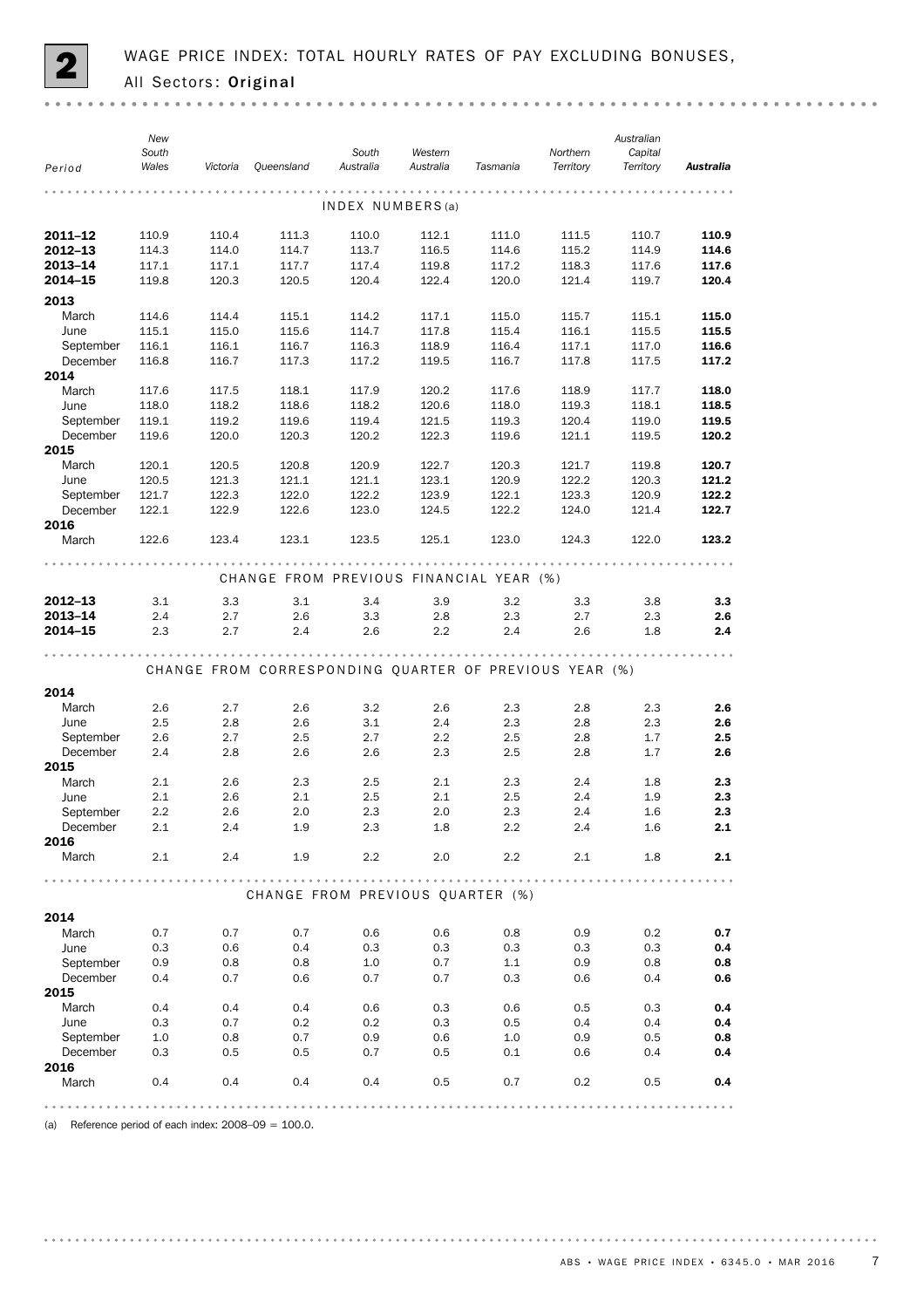

| Period           | New<br>South<br>Wales | Victoria | Queensland                                             | South<br>Australia | Western<br>Australia | Tasmania | Northern<br>Territory | Australian<br>Capital<br>Territory | Australia |
|------------------|-----------------------|----------|--------------------------------------------------------|--------------------|----------------------|----------|-----------------------|------------------------------------|-----------|
|                  |                       |          |                                                        |                    |                      |          |                       |                                    |           |
|                  |                       |          |                                                        | INDEX NUMBERS(a)   |                      |          |                       |                                    |           |
| $2011 - 12$      | 110.6                 | 110.4    | 110.9                                                  | 109.9              | 111.8                | 110.7    | 111.3                 | 110.2                              | 110.7     |
| 2012-13          | 114.0                 | 114.2    | 114.4                                                  | 113.7              | 116.2                | 114.4    | 114.9                 | 113.4                              | 114.4     |
| 2013-14          | 116.8                 | 117.2    | 117.4                                                  | 117.4              | 119.2                | 116.9    | 118.2                 | 116.1                              | 117.3     |
| 2014-15          | 119.4                 | 120.2    | 120.2                                                  | 120.4              | 121.5                | 120.0    | 121.0                 | 118.8                              | 120.1     |
| 2013             |                       |          |                                                        |                    |                      |          |                       |                                    |           |
| March            | 114.3                 | 114.5    | 114.7                                                  | 114.0              | 116.8                | 114.6    | 115.4                 | 113.8                              | 114.7     |
| June             | 114.9                 | 115.3    | 115.3                                                  | 114.7              | 117.3                | 115.1    | 116.0                 | 114.3                              | 115.3     |
| September        | 115.9                 | 116.3    | 116.5                                                  | 116.5              | 118.3                | 116.3    | 117.0                 | 115.4                              | 116.4     |
| December         | 116.5                 | 116.8    | 117.0                                                  | 117.1              | 118.9                | 116.5    | 117.8                 | 116.0                              | 117.0     |
| 2014             |                       |          |                                                        |                    |                      |          |                       |                                    |           |
| March            | 117.2                 | 117.5    | 117.8                                                  | 117.9              | 119.5                | 117.2    | 118.7                 | 116.3                              | 117.7     |
| June             | 117.7                 | 118.2    | 118.2                                                  | 118.2              | 119.9                | 117.6    | 119.3                 | 116.7                              | 118.2     |
| September        | 118.7                 | 119.3    | 119.4                                                  | 119.5              | 120.8                | 119.3    | 120.3                 | 118.1                              | 119.3     |
| December         | 119.2                 | 120.0    | 120.0                                                  | 120.3              | 121.3                | 119.6    | 120.8                 | 118.5                              | 119.9     |
| 2015             |                       |          |                                                        |                    |                      |          |                       |                                    |           |
| March            | 119.7                 | 120.3    | 120.5                                                  | 120.8              | 121.8                | 120.2    | 121.1                 | 119.0                              | 120.3     |
| June             | 120.1                 | 121.2    | 120.8                                                  | 121.0              | 122.1                | 120.7    | 121.8                 | 119.4                              | 120.8     |
| September        | 121.3                 | 122.1    | 121.7                                                  | 122.4              | 122.7                | 122.2    | 122.7                 | 120.4                              | 121.8     |
| December         | 121.7                 | 122.7    | 122.2                                                  | 122.8              | 123.1                | 122.5    | 123.0                 | 120.9                              | 122.3     |
| 2016             |                       |          |                                                        |                    |                      |          |                       |                                    |           |
| March            | 122.1                 | 123.2    | 122.6                                                  | 123.4              | 123.7                | 123.0    | 123.3                 | 121.5                              | 122.7     |
|                  |                       |          | CHANGE FROM PREVIOUS FINANCIAL YEAR (%)                |                    |                      |          |                       |                                    |           |
| $2012 - 13$      | 3.1                   | 3.4      | 3.2                                                    | 3.5                | 3.9                  | 3.3      | 3.2                   | 2.9                                | 3.3       |
| 2013-14          | 2.5                   | 2.6      | 2.6                                                    | 3.3                | 2.6                  | 2.2      | 2.9                   | 2.4                                | 2.5       |
| 2014-15          | 2.2                   | 2.6      | 2.4                                                    | 2.6                | 1.9                  | 2.7      | 2.4                   | 2.3                                | 2.4       |
|                  |                       |          |                                                        |                    |                      |          |                       |                                    |           |
|                  |                       |          | CHANGE FROM CORRESPONDING QUARTER OF PREVIOUS YEAR (%) |                    |                      |          |                       |                                    |           |
| 2014             |                       |          |                                                        |                    |                      |          |                       |                                    |           |
| March            | 2.5                   | 2.6      | 2.7                                                    | 3.4                | 2.3                  | 2.3      | 2.9                   | $2.2\phantom{0}$                   | 2.6       |
| June             | 2.4                   | 2.5      | 2.5                                                    | 3.1                | 2.2                  | 2.2      | 2.8                   | 2.1                                | 2.5       |
| September        | 2.4                   | 2.6      | 2.5                                                    | 2.6                | 2.1                  | 2.6      | 2.8                   | 2.3                                | 2.5       |
| December         | 2.3                   | 2.7      | 2.6                                                    | 2.7                | 2.0                  | 2.7      | 2.5                   | 2.2                                | 2.5       |
| 2015             |                       |          |                                                        |                    |                      |          |                       |                                    |           |
| March            | 2.1                   | 2.4      | 2.3                                                    | 2.5                | 1.9                  | 2.6      | 2.0                   | 2.3                                | 2.2       |
| June             | 2.0                   | 2.5      | 2.2                                                    | 2.4                | 1.8                  | 2.6      | 2.1                   | 2.3                                | 2.2       |
| September        | 2.2                   | 2.3      | 1.9                                                    | 2.4                | 1.6                  | 2.4      | 2.0                   | 1.9                                | 2.1       |
| December         | 2.1                   | 2.3      | 1.8                                                    | 2.1                | 1.5                  | 2.4      | 1.8                   | 2.0                                | 2.0       |
| 2016             |                       |          |                                                        |                    |                      |          |                       |                                    |           |
| March            | 2.0                   | 2.4      | 1.7                                                    | 2.2                | 1.6                  | 2.3      | 1.8                   | 2.1                                | 2.0       |
|                  |                       |          |                                                        |                    |                      |          |                       |                                    |           |
|                  |                       |          | CHANGE FROM PREVIOUS QUARTER (%)                       |                    |                      |          |                       |                                    |           |
| 2014             |                       |          |                                                        |                    |                      |          |                       |                                    |           |
| March            | 0.6                   | 0.6      | 0.7                                                    | 0.7                | 0.5                  | 0.6      | 0.8                   | 0.3                                | 0.6       |
| June             | 0.4                   | 0.6      | 0.3                                                    | 0.3                | 0.3                  | 0.3      | 0.5                   | 0.3                                | 0.4       |
| September        | 0.8                   | 0.9      | 1.0                                                    | 1.1                | 0.8                  | 1.4      | 0.8                   | 1.2                                | 0.9       |
| December         | 0.4                   | 0.6      | 0.5                                                    | 0.7                | 0.4                  | 0.3      | 0.4                   | 0.3                                | 0.5       |
| 2015             |                       |          |                                                        |                    |                      |          |                       |                                    |           |
| March            | 0.4                   | 0.3      | 0.4                                                    | 0.4                | 0.4                  | 0.5      | 0.2                   | 0.4                                | 0.3       |
| June             | 0.3                   | 0.7      | 0.2                                                    | 0.2                | 0.2                  | 0.4      | 0.6                   | 0.3                                | 0.4       |
| September        | 1.0                   | 0.7      | 0.7                                                    | 1.2                | 0.5                  | 1.2      | 0.7                   | 0.8                                | 0.8       |
| December<br>2016 | 0.3                   | 0.5      | 0.4                                                    | 0.3                | 0.3                  | 0.2      | 0.2                   | 0.4                                | 0.4       |
| March            | 0.3                   | 0.4      | 0.3                                                    | 0.5                | 0.5                  | 0.4      | 0.2                   | 0.5                                | 0.3       |
|                  |                       |          |                                                        |                    |                      |          |                       |                                    |           |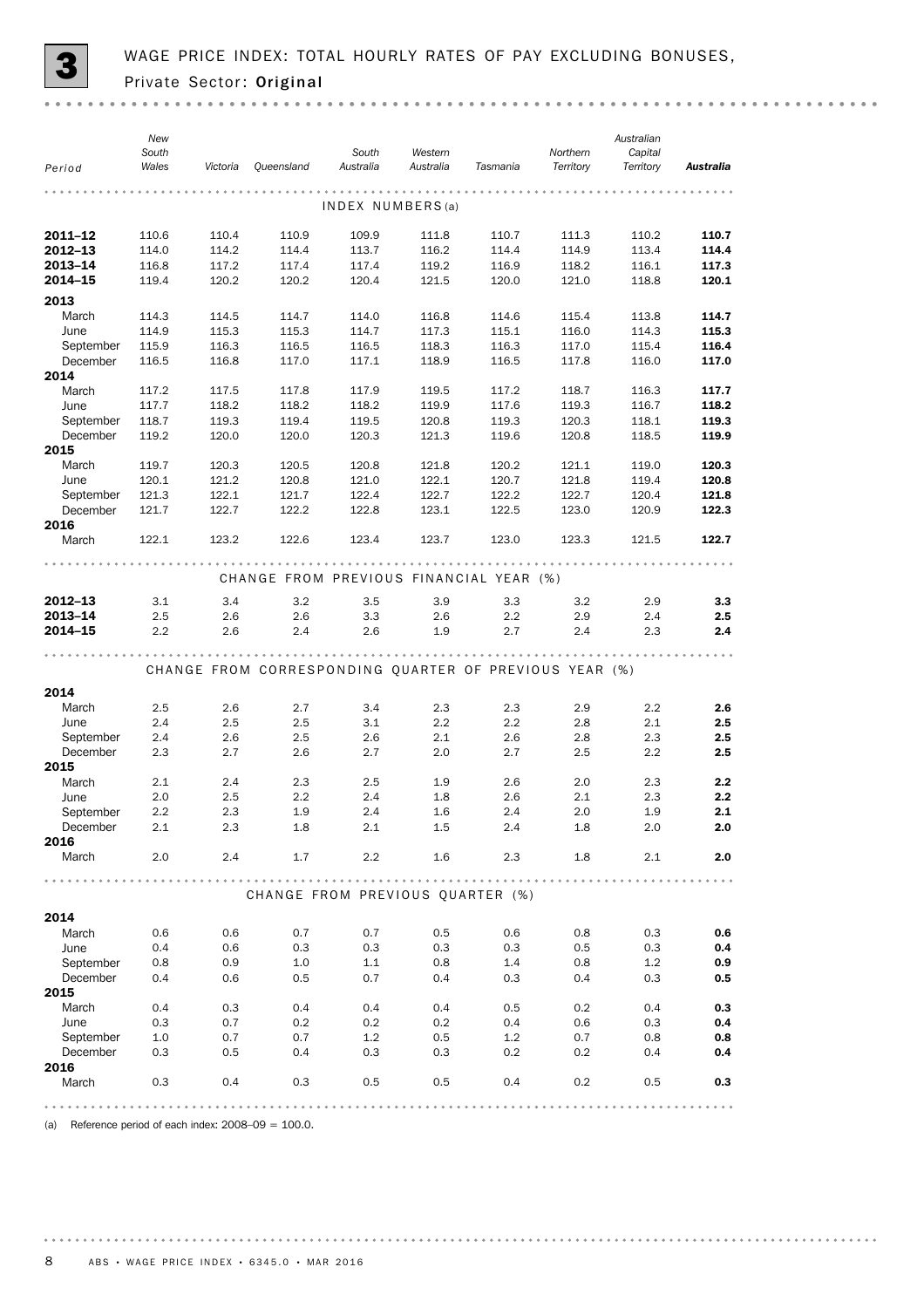

| Period             | New<br>South<br>Wales | Victoria       | Queensland                                             | South<br>Australia | Western<br>Australia | Tasmania       | Northern<br>Territory | Australian<br>Capital<br>Territory | Australia      |
|--------------------|-----------------------|----------------|--------------------------------------------------------|--------------------|----------------------|----------------|-----------------------|------------------------------------|----------------|
|                    |                       |                |                                                        | INDEX NUMBERS(a)   |                      |                |                       |                                    |                |
| 2011-12            | 111.7                 | 110.2          | 112.8                                                  | 110.5              | 113.0                | 111.5          | 111.7                 | 111.1                              | 111.7          |
| 2012-13            | 115.2                 | 113.5          | 115.7                                                  | 113.9              | 117.7                | 114.9          | 115.6                 | 115.8                              | 115.2          |
| 2013-14            | 118.0                 | 116.8          | 118.7                                                  | 117.7              | 122.1                | 117.6          | 118.3                 | 118.5                              | 118.5          |
| 2014-15            | 121.0                 | 120.5          | 121.5                                                  | 120.6              | 125.7                | 120.2          | 122.0                 | 120.1                              | 121.6          |
| 2013               |                       |                |                                                        |                    |                      |                |                       |                                    |                |
| March              | 115.5                 | 113.9          | 116.3                                                  | 114.8              | 118.0                | 115.6          | 116.0                 | 116.0                              | 115.7          |
| June               | 115.8                 | 114.2          | 116.7                                                  | 114.9              | 119.5                | 115.9          | 116.1                 | 116.2                              | 116.1          |
| September          | 116.8                 | 115.2          | 117.2                                                  | 115.9              | 121.0                | 116.5          | 117.2                 | 118.1                              | 117.2          |
| December           | 117.7                 | 116.3          | 118.3                                                  | 117.5              | 121.5                | 116.9          | 117.7                 | 118.4                              | 118.1          |
| 2014               |                       |                |                                                        |                    |                      |                |                       |                                    |                |
| March              | 118.7                 | 117.5          | 119.4                                                  | 118.5              | 122.8                | 118.2          | 119.1                 | 118.6                              | 119.1          |
| June               | 118.9                 | 118.0          | 119.9                                                  | 118.8              | 123.1                | 118.6          | 119.2                 | 118.9                              | 119.5          |
| September          | 120.3                 | 118.8          | 120.2                                                  | 119.3              | 123.9                | 119.4          | 120.6                 | 119.5                              | 120.4          |
| December           | 120.7                 | 120.1          | 121.4                                                  | 120.2              | 125.8                | 119.6          | 121.8                 | 120.0                              | 121.3          |
| 2015               |                       |                |                                                        |                    |                      |                |                       |                                    |                |
| March<br>June      | 121.4<br>121.6        | 121.3<br>121.9 | 122.1<br>122.4                                         | 121.3<br>121.5     | 126.2<br>126.9       | 120.6<br>121.3 | 122.7<br>122.8        | 120.1<br>120.7                     | 122.1<br>122.5 |
| September          | 123.3                 | 123.3          | 123.1                                                  | 121.9              | 128.8                | 121.6          | 124.3                 | 121.0                              | 123.7          |
| December           | 123.5                 | 123.7          | 123.9                                                  | 123.9              | 129.8                | 121.7          | 126.1                 | 121.6                              | 124.3          |
| 2016               |                       |                |                                                        |                    |                      |                |                       |                                    |                |
| March              | 124.1                 | 124.3          | 125.2                                                  | 124.2              | 130.4                | 122.9          | 126.3                 | 122.1                              | 125.0          |
|                    |                       |                | CHANGE FROM PREVIOUS FINANCIAL YEAR (%)                |                    |                      |                |                       |                                    |                |
|                    |                       |                |                                                        |                    |                      |                |                       |                                    |                |
| $2012 - 13$        | 3.1                   | 3.0            | 2.6                                                    | 3.1                | 4.2                  | 3.0            | 3.5<br>2.3            | 4.2                                | 3.1            |
| 2013-14<br>2014-15 | 2.4<br>2.5            | 2.9<br>3.2     | 2.6<br>2.4                                             | 3.3<br>2.5         | 3.7<br>2.9           | 2.3<br>2.2     | 3.1                   | 2.3<br>1.4                         | 2.9<br>2.6     |
|                    |                       |                |                                                        |                    |                      |                |                       |                                    |                |
|                    |                       |                |                                                        |                    |                      |                |                       |                                    |                |
|                    |                       |                | CHANGE FROM CORRESPONDING QUARTER OF PREVIOUS YEAR (%) |                    |                      |                |                       |                                    |                |
| 2014               |                       |                |                                                        |                    |                      |                |                       |                                    |                |
| March              | 2.8                   | 3.2            | 2.7                                                    | 3.2                | 4.1                  | 2.2            | 2.7                   | 2.2                                | 2.9            |
| June               | 2.7                   | 3.3            | 2.7                                                    | 3.4                | 3.0                  | 2.3            | 2.7                   | 2.3                                | 2.9            |
| September          | 3.0                   | 3.1            | 2.6                                                    | 2.9                | 2.4                  | 2.5            | 2.9                   | 1.2                                | 2.7            |
| December           | 2.5                   | 3.3            | 2.6                                                    | 2.3                | 3.5                  | 2.3            | 3.5                   | 1.4                                | 2.7            |
| 2015               |                       |                |                                                        |                    |                      |                |                       |                                    |                |
| March              | 2.3                   | 3.2            | 2.3                                                    | 2.4                | 2.8                  | 2.0            | 3.0                   | 1.3                                | 2.5            |
| June               | 2.3                   | 3.3            | 2.1                                                    | 2.3                | 3.1                  | 2.3            | 3.0                   | 1.5                                | 2.5            |
| September          | 2.5                   | 3.8            | 2.4                                                    | 2.2                | 4.0                  | 1.8            | 3.1                   | 1.3                                | 2.7            |
| December<br>2016   | 2.3                   | 3.0            | 2.1                                                    | 3.1                | 3.2                  | 1.8            | 3.5                   | 1.3                                | 2.5            |
| March              | $2.2\,$               | 2.5            | 2.5                                                    | 2.4                | 3.3                  | 1.9            | 2.9                   | 1.7                                | 2.4            |
|                    |                       |                |                                                        |                    |                      |                |                       |                                    |                |
|                    |                       |                | CHANGE FROM PREVIOUS QUARTER (%)                       |                    |                      |                |                       |                                    |                |
| 2014               |                       |                |                                                        |                    |                      |                |                       |                                    |                |
| March              | 0.8                   | 1.0            | 0.9                                                    | 0.9                | 1.1                  | 1.1            | 1.2                   | 0.2                                | 0.8            |
| June               | 0.2                   | 0.4            | 0.4                                                    | 0.3                | 0.2                  | 0.3            | 0.1                   | 0.3                                | 0.3            |
| September          | 1.2                   | 0.7            | 0.3                                                    | 0.4                | 0.6                  | 0.7            | 1.2                   | 0.5                                | 0.8            |
| December           | 0.3                   | 1.1            | 1.0                                                    | 0.8                | $1.5\,$              | 0.2            | 1.0                   | 0.4                                | 0.7            |
| 2015               |                       |                |                                                        |                    |                      |                |                       |                                    |                |
| March              | 0.6                   | 1.0            | 0.6                                                    | 0.9                | 0.3                  | 0.8            | 0.7                   | 0.1                                | 0.7            |
| June               | 0.2                   | 0.5            | 0.2                                                    | 0.2                | 0.6                  | 0.6            | 0.1                   | 0.5                                | 0.3            |
| September          | 1.4                   | 1.1            | 0.6                                                    | 0.3                | 1.5                  | 0.2            | 1.2                   | 0.2                                | 1.0            |
| December<br>2016   | 0.2                   | 0.3            | 0.6                                                    | 1.6                | 0.8                  | 0.1            | 1.4                   | 0.5                                | 0.5            |
| March              | 0.5                   | 0.5            | 1.0                                                    | 0.2                | 0.5                  | 1.0            | 0.2                   | 0.4                                | 0.6            |
|                    |                       |                |                                                        |                    |                      |                |                       |                                    |                |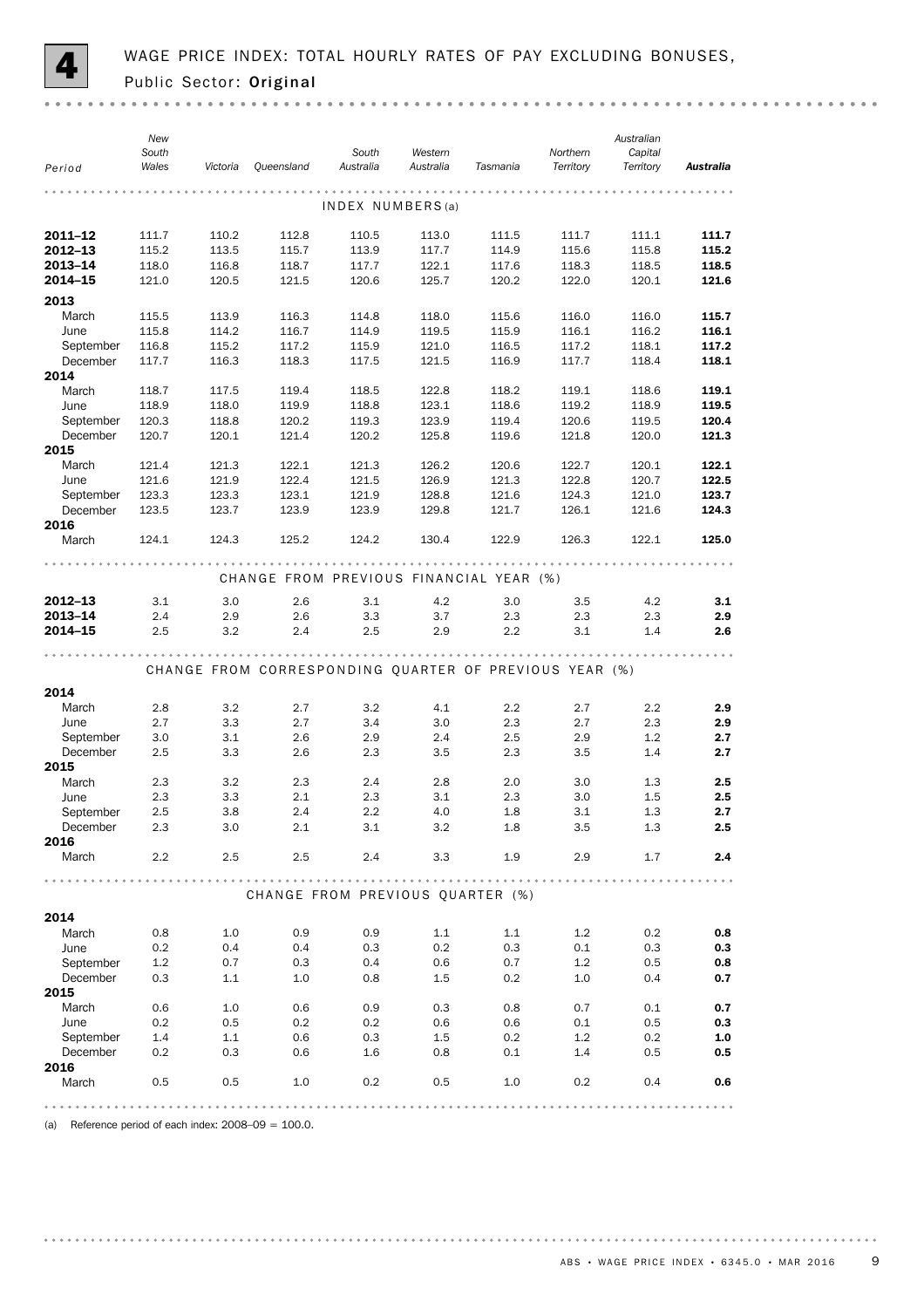

|                                                                               | <b>FINANCIAL YEAR</b> |                         |                |                | QUARTER         |                 |                 |                 |                 |
|-------------------------------------------------------------------------------|-----------------------|-------------------------|----------------|----------------|-----------------|-----------------|-----------------|-----------------|-----------------|
| Industry                                                                      |                       | 2011-12 2012-13 2013-14 |                | $2014 - 15$    | Mar Qtr<br>2015 | Jun Qtr<br>2015 | Sep Qtr<br>2015 | Dec Qtr<br>2015 | Mar Qtr<br>2016 |
|                                                                               |                       | $- - - - -$             |                |                |                 |                 |                 |                 |                 |
|                                                                               |                       |                         | PRIVATE        |                |                 |                 |                 |                 |                 |
| Mining                                                                        | 112.8                 | 117.8                   | 121.1          | 123.9          | 124.3           | 124.9           | 125.4           | 125.5           | 126.1           |
| Manufacturing                                                                 | 110.1                 | 113.6                   | 116.9          | 120.1          | 120.5           | 121.1           | 122.1           | 122.8           | 123.2           |
| Electricity, gas, water and waste services                                    | 111.7                 | 116.9                   | 120.7          | 124.6          | 125.3           | 125.6           | 126.8           | 127.5           | 128.6           |
| Construction                                                                  | 111.7                 | 115.4                   | 118.9          | 121.5          | 121.6           | 122.3           | 122.7           | 123.1           | 123.5           |
| Wholesale trade                                                               | 110.8                 | 115.5                   | 118.0          | 120.6          | 120.7           | 121.4           | 122.4           | 122.6           | 122.8           |
| Retail trade                                                                  | 109.3                 | 112.1                   | 115.0          | 117.5          | 117.9           | 118.1           | 119.5           | 120.2           | 120.7           |
| Accommodation and food services                                               | 109.2                 | 112.0                   | 114.5          | 117.4          | 117.6           | 117.8           | 119.7           | 120.0           | 120.2           |
| Transport, postal and warehousing<br>Information media and telecommunications | 111.2<br>109.0        | 115.4<br>112.2          | 118.2<br>114.8 | 121.0<br>117.7 | 121.2<br>118.0  | 121.6<br>118.4  | 122.7<br>119.3  | 123.1<br>120.5  | 123.6<br>120.7  |
| Financial and insurance services                                              | 111.3                 | 114.8                   | 117.9          | 121.2          | 121.6           | 122.6           | 122.9           | 124.1           | 124.7           |
| Rental, hiring and real estate services                                       | 109.4                 | 112.4                   | 115.5          | 118.1          | 118.4           | 118.6           | 119.7           | 119.9           | 120.1           |
| Professional, scientific and technical services                               | 112.3                 | 116.1                   | 118.2          | 120.4          | 120.5           | 120.9           | 121.8           | 122.2           | 122.4           |
| Administrative and support services                                           | 109.4                 | 113.0                   | 115.7          | 117.9          | 117.9           | 118.3           | 119.3           | 119.4           | 119.4           |
| Public administration and safety                                              | 109.7                 | 113.6                   | 116.8          | 119.8          | 119.9           | 120.3           | 121.7           | 121.8           | 122.2           |
| Education and training                                                        | 112.1                 | 115.2                   | 119.1          | 122.4          | 122.9           | 123.2           | 124.2           | 124.5           | 125.8           |
| Health care and social assistance                                             | 110.6                 | 114.4                   | 117.8          | 120.9          | 121.3           | 121.6           | 123.1           | 123.5           | 124.1           |
| Arts and recreation services                                                  | 109.9                 | 113.1                   | 116.5          | 120.4          | 120.6           | 120.9           | 122.5           | 123.1           | 123.6           |
| Other services                                                                | 110.2                 | 113.7                   | 116.4          | 118.8          | 119.2           | 119.4           | 120.8           | 121.2           | 121.9           |
| All industries                                                                | 110.7                 | 114.4                   | 117.3          | 120.1          | 120.3           | 120.8           | 121.8           | 122.3           | 122.7           |
|                                                                               |                       |                         |                |                |                 |                 |                 |                 |                 |
|                                                                               |                       |                         | PUBLIC         |                |                 |                 |                 |                 |                 |
| Electricity, gas, water and waste services                                    | 113.1                 | 117.6                   | 121.5          | 124.5          | 124.6           | 125.0           | 126.5           | 127.0           | 127.1           |
| Professional, scientific and technical services                               | 112.0                 | 116.0                   | 119.5          | 121.2          | 121.5           | 121.6           | 122.6           | 122.9           | 123.1           |
| Public administration and safety                                              | 111.3                 | 115.1                   | 118.5          | 121.0          | 121.3           | 121.5           | 123.1           | 123.5           | 123.9           |
| Education and training                                                        | 112.4                 | 115.5                   | 118.7          | 122.5          | 123.4           | 123.8           | 124.8           | 125.5           | 126.7           |
| Health care and social assistance                                             | 111.3                 | 114.9                   | 118.0          | 121.4          | 121.6           | 122.4           | 123.7           | 124.3           | 124.9           |
| All industries(b)                                                             | 111.7                 | 115.2                   | 118.5          | 121.6          | 122.1           | 122.5           | 123.7           | 124.3           | 125.0           |
|                                                                               |                       |                         | $-0.0000$      |                |                 |                 |                 |                 |                 |
|                                                                               |                       |                         | ALL SECTORS    |                |                 |                 |                 |                 |                 |
| Mining                                                                        | 112.8                 | 117.8                   | 121.1          | 123.9          | 124.3           | 124.9           | 125.4           | 125.5           | 126.1           |
| Manufacturing                                                                 | 110.1                 | 113.6                   | 116.9          | 120.1          | 120.5           | 121.1           | 122.1           | 122.8           | 123.2           |
| Electricity, gas, water and waste services                                    | 112.6                 | 117.3                   | 121.1          | 124.5          | 124.9           | 125.3           | 126.6           | 127.2           | 127.8           |
| Construction                                                                  | 111.7                 | 115.4                   | 118.9          | 121.4          | 121.5           | 122.2           | 122.7           | 123.1           | 123.5           |
| Wholesale trade                                                               | 110.8                 | 115.5                   | 118.0          | 120.6          | 120.7           | 121.4           | 122.4           | 122.6           | 122.8           |
| Retail trade                                                                  | 109.3                 | 112.1                   | 115.0          | 117.5          | 117.9           | 118.1           | 119.5           | 120.2           | 120.7           |
| Accommodation and food services                                               | 109.3                 | 112.0                   | 114.5          | 117.5          | 117.6           | 117.8           | 119.7           | 120.1           | 120.3           |
| Transport, postal and warehousing<br>Information media and telecommunications | 111.2                 | 115.0                   | 117.9          | 120.7          | 121.1           | 121.4           | 122.4           | 122.9           | 123.7           |
| Financial and insurance services                                              | 109.2<br>111.3        | 112.3<br>114.8          | 115.0<br>117.9 | 117.9<br>121.1 | 118.2<br>121.5  | 118.6<br>122.5  | 119.5<br>122.8  | 120.7<br>124.1  | 120.8<br>124.7  |
| Rental, hiring and real estate services                                       | 109.8                 | 112.9                   | 115.9          | 118.5          | 118.9           | 119.0           | 120.1           | 120.4           | 120.5           |
| Professional, scientific and technical services                               | 112.3                 | 116.1                   | 118.3          | 120.4          | 120.5           | 120.9           | 121.8           | 122.2           | 122.4           |
| Administrative and support services                                           | 109.4                 | 113.0                   | 115.8          | 118.0          | 118.0           | 118.4           | 119.4           | 119.5           | 119.6           |
| Public administration and safety                                              | 111.2                 | 115.0                   | 118.4          | 120.9          | 121.2           | 121.5           | 123.0           | 123.4           | 123.8           |
| Education and training                                                        | 112.3                 | 115.4                   | 118.8          | 122.4          | 123.2           | 123.5           | 124.5           | 125.2           | 126.4           |
| Health care and social assistance                                             | 110.9                 | 114.6                   | 117.9          | 121.1          | 121.4           | 122.0           | 123.3           | 123.8           | 124.5           |
| Arts and recreation services                                                  | 110.3                 | 113.5                   | 116.7          | 120.1          | 120.3           | 120.7           | 122.2           | 122.8           | 123.2           |
| Other services                                                                | 110.2                 | 113.7                   | 116.4          | 118.9          | 119.3           | 119.5           | 120.8           | 121.3           | 122.0           |
| <b>All industries</b>                                                         | 110.9                 | 114.6                   | 117.6          | 120.4          | 120.7           | 121.2           | 122.2           | 122.7           | 123.2           |
|                                                                               |                       |                         |                |                |                 |                 |                 |                 |                 |

(a) Reference period of each index: 2008–09 = 100.0. (b) Includes those industries not separately listed.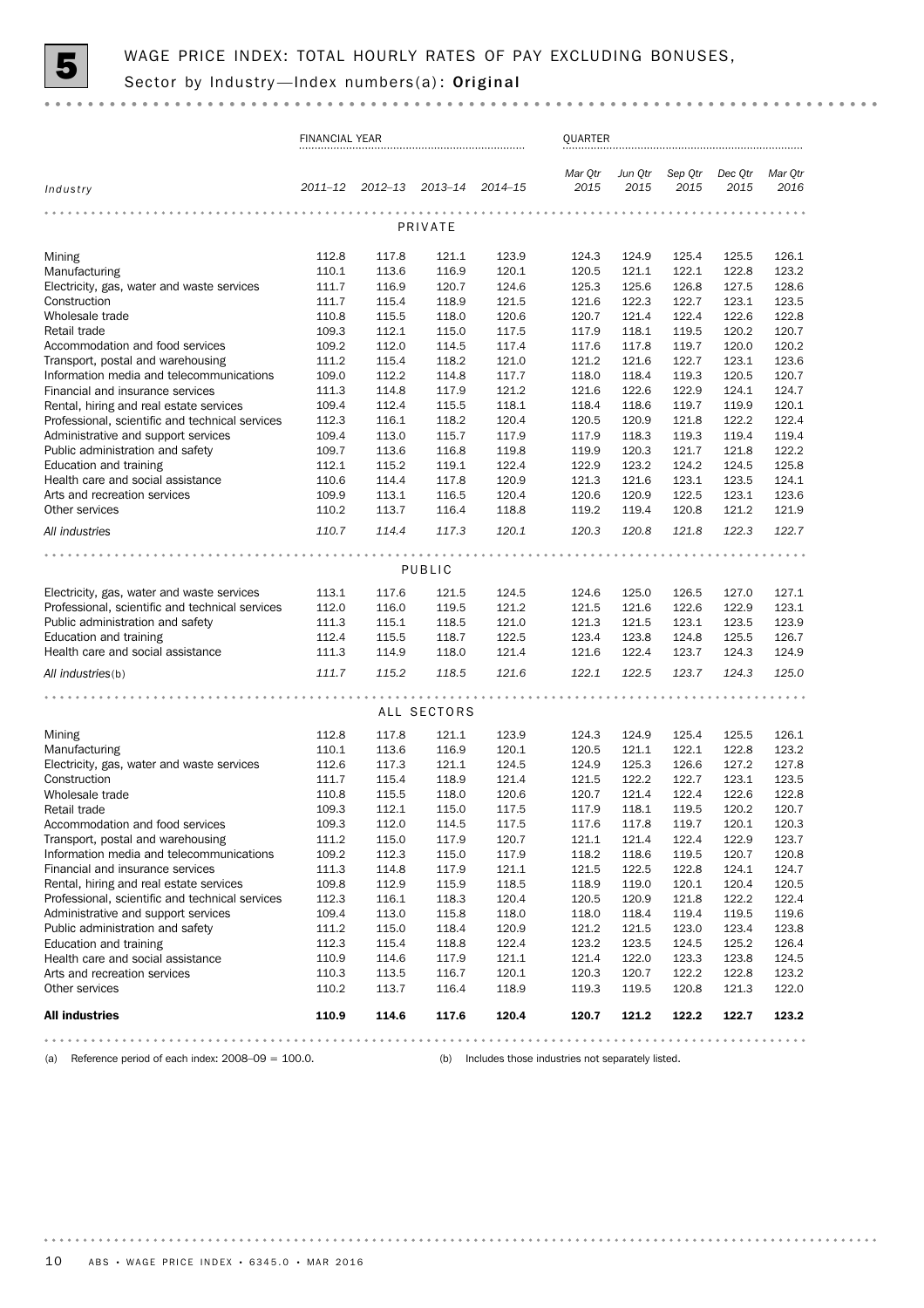

|                                                                              |                |                         |               |                  | FROM CORRESPONDING            |                       |                 |                 |                 |                 |
|------------------------------------------------------------------------------|----------------|-------------------------|---------------|------------------|-------------------------------|-----------------------|-----------------|-----------------|-----------------|-----------------|
|                                                                              | FROM PREVIOUS  |                         |               | QUARTER OF       |                               |                       |                 |                 |                 |                 |
|                                                                              | FINANCIAL YEAR |                         | PREVIOUS YEAR |                  |                               | FROM PREVIOUS QUARTER |                 |                 |                 |                 |
|                                                                              |                |                         |               |                  |                               |                       |                 |                 |                 |                 |
|                                                                              |                |                         |               |                  |                               |                       |                 |                 |                 |                 |
| Industry                                                                     |                | 2012-13 2013-14 2014-15 |               | Mar Qtr<br>2014  | Mar Qtr       Mar Qtr<br>2015 | 2016                  | Jun Qtr<br>2015 | Sep Qtr<br>2015 | Dec Qtr<br>2015 | Mar Qtr<br>2016 |
|                                                                              |                |                         |               |                  |                               |                       |                 |                 |                 |                 |
|                                                                              |                |                         | PRIVATE       |                  |                               |                       |                 |                 |                 |                 |
|                                                                              |                |                         |               |                  |                               |                       |                 |                 |                 |                 |
| Mining                                                                       | 4.4            | 2.8                     | 2.3           | 2.4              | 2.4                           | 1.4                   | 0.5             | 0.4             | 0.1             | 0.5             |
| Manufacturing                                                                | 3.2            | 2.9                     | 2.7           | 3.1              | 2.6                           | 2.2                   | 0.5             | 0.8             | 0.6             | 0.3             |
| Electricity, gas, water and waste services                                   | 4.7            | 3.3                     | 3.2           | 3.0              | 3.3                           | 2.6                   | 0.2             | 1.0             | 0.6             | 0.9             |
| Construction                                                                 | 3.3            | 3.0                     | 2.2           | 3.2              | 1.8                           | 1.6                   | 0.6             | 0.3             | 0.3             | 0.3             |
| Wholesale trade                                                              | 4.2            | 2.2                     | 2.2           | 2.3              | 2.1                           | 1.7                   | 0.6             | 0.8             | 0.2             | 0.2             |
| Retail trade                                                                 | 2.6            | 2.6                     | 2.2           | 2.4              | 2.2                           | 2.4                   | 0.2             | 1.2             | 0.6             | 0.4             |
| Accommodation and food services                                              | 2.6            | 2.2                     | 2.5           | 2.2              | 2.5                           | 2.2                   | 0.2             | 1.6             | 0.3             | 0.2             |
| Transport, postal and warehousing                                            | 3.8            | 2.4                     | 2.4           | 2.4              | 2.3                           | 2.0                   | 0.3             | 0.9             | 0.3             | 0.4             |
| Information media and telecommunications                                     | 2.9            | 2.3                     | 2.5           | 2.4              | 2.4                           | 2.3                   | 0.3             | 0.8             | 1.0             | 0.2             |
| Financial and insurance services                                             | 3.1            | 2.7                     | 2.8           | 2.7              | 2.6                           | 2.5                   | 0.8             | 0.2             | 1.0             | 0.5             |
| Rental, hiring and real estate services                                      | 2.7            | 2.8                     | 2.3           | 2.8              | 2.2                           | 1.4                   | 0.2             | 0.9             | 0.2             | 0.2             |
| Professional, scientific and technical services                              | 3.4            | 1.8                     | 1.9           | 1.8              | 1.7                           | 1.6                   | 0.3             | 0.7             | 0.3             | 0.2             |
| Administrative and support services                                          | 3.3            | 2.4                     | 1.9           | $2.2\phantom{0}$ | 1.7                           | 1.3                   | 0.3             | 0.8             | 0.1             | 0.0             |
| Public administration and safety                                             | 3.6            | 2.8                     | 2.6           | 2.8              | 2.6                           | 1.9                   | 0.3             | 1.2             | 0.1             | 0.3             |
| Education and training                                                       | 2.8            | 3.4                     | 2.8           | 3.5              | 2.5                           | 2.4                   | 0.2             | 0.8             | 0.2             | 1.0             |
| Health care and social assistance                                            | 3.4            | 3.0                     | 2.6           | 3.1              | 2.6                           | 2.3                   | 0.2             | 1.2             | 0.3             | 0.5             |
| Arts and recreation services                                                 | 2.9            | 3.0                     | 3.3           | 3.6              | 2.6                           | 2.5                   | 0.2             | 1.3             | 0.5             | 0.4             |
| Other services                                                               | 3.2            | 2.4                     | 2.1           | $2.2\phantom{0}$ | 2.2                           | 2.3                   | 0.2             | 1.2             | 0.3             | 0.6             |
| All industries                                                               | 3.3            | 2.5                     | 2.4           | 2.6              | 2.2                           | 2.0                   | 0.4             | 0.8             | 0.4             | 0.3             |
|                                                                              |                |                         |               |                  |                               |                       |                 |                 |                 |                 |
|                                                                              |                |                         | PUBLIC        |                  |                               |                       |                 |                 |                 |                 |
| Electricity, gas, water and waste services                                   | 4.0            | 3.3                     | 2.5           | 3.6              | 1.8                           | 2.0                   | 0.3             | 1.2             | 0.4             | 0.1             |
| Professional, scientific and technical services                              | 3.6            | 3.0                     | 1.4           | 3.2              | 1.3                           | 1.3                   | 0.1             | 0.8             | 0.2             | 0.2             |
| Public administration and safety                                             | 3.4            | 3.0                     | 2.1           | 3.0              | 2.0                           | 2.1                   | 0.2             | 1.3             | 0.3             | 0.3             |
| Education and training                                                       | 2.8            | 2.8                     | 3.2           | 3.1              | 3.0                           | 2.7                   | 0.3             | 0.8             | 0.6             | 1.0             |
| Health care and social assistance                                            | 3.2            | 2.7                     | 2.9           | 2.6              | 2.7                           | 2.7                   | 0.7             | 1.1             | 0.5             | 0.5             |
| All industries(a)                                                            | 3.1            | 2.9                     | 2.6           | 2.9              | 2.5                           | 2.4                   | 0.3             | 1.0             | 0.5             | 0.6             |
|                                                                              |                |                         |               |                  |                               |                       |                 |                 |                 |                 |
|                                                                              |                |                         | ALL SECTORS   |                  |                               |                       |                 |                 |                 |                 |
|                                                                              |                |                         |               |                  |                               |                       |                 |                 |                 |                 |
| Mining                                                                       | 4.4            | 2.8                     | 2.3           | 2.4              | 2.4                           | 1.4                   | 0.5             | 0.4             | 0.1             | 0.5             |
| Manufacturing                                                                | 3.2            | 2.9                     | 2.7           | 3.1              | 2.6                           | 2.2                   | 0.5             | 0.8             | 0.6             | 0.3             |
| Electricity, gas, water and waste services                                   | 4.2            | 3.2                     | 2.8           | 3.3              | 2.5                           | 2.3                   | 0.3             | 1.0             | 0.5             | 0.5             |
| Construction                                                                 | 3.3            | 3.0                     | 2.1           | 3.2              | 1.8                           | 1.6                   | 0.6             | 0.4             | 0.3             | 0.3             |
| Wholesale trade                                                              | 4.2            | 2.2                     | 2.2           | 2.3              | 2.1                           | 1.7                   | 0.6             | 0.8             | 0.2             | 0.2             |
| Retail trade<br>Accommodation and food services                              | 2.6<br>2.5     | 2.6<br>2.2              | 2.2<br>2.6    | 2.4              | 2.2<br>2.4                    | 2.4<br>2.3            | 0.2             | 1.2             | 0.6             | 0.4             |
| Transport, postal and warehousing                                            | 3.4            | 2.5                     | 2.4           | 2.3<br>2.6       | 2.4                           | 2.1                   | 0.2<br>0.2      | 1.6             | 0.3<br>0.4      | 0.2             |
|                                                                              |                |                         |               |                  |                               |                       |                 | 0.8             |                 | 0.7             |
| Information media and telecommunications<br>Financial and insurance services | 2.8<br>3.1     | 2.4<br>2.7              | 2.5<br>2.7    | 2.4<br>2.8       | 2.4<br>2.5                    | 2.2<br>2.6            | 0.3<br>0.8      | 0.8<br>0.2      | 1.0<br>1.1      | 0.1<br>0.5      |
| Rental, hiring and real estate services                                      | 2.8            | 2.7                     | 2.2           | 2.8              | 2.2                           | 1.3                   | 0.1             | 0.9             | 0.2             |                 |
| Professional, scientific and technical services                              | 3.4            | 1.9                     | 1.8           | 1.9              | 1.6                           | 1.6                   | 0.3             | 0.7             | 0.3             | 0.1             |
| Administrative and support services                                          | 3.3            | 2.5                     | 1.9           | 2.3              | 1.7                           | 1.4                   | 0.3             | 0.8             | 0.1             | 0.2<br>0.1      |
| Public administration and safety                                             | 3.4            | 3.0                     | 2.1           | 3.0              | 2.0                           | 2.1                   | 0.2             | 1.2             | 0.3             | 0.3             |
| Education and training                                                       | 2.8            | 2.9                     | 3.0           | 3.2              | 2.8                           | 2.6                   | 0.2             | 0.8             | 0.6             | 1.0             |
| Health care and social assistance                                            | 3.3            | 2.9                     | 2.7           | 2.9              | 2.6                           | 2.6                   | 0.5             | 1.1             | 0.4             | 0.6             |
| Arts and recreation services                                                 | 2.9            | 2.8                     | 2.9           | 3.3              | 2.3                           | 2.4                   | 0.3             | 1.2             | 0.5             | 0.3             |
| Other services                                                               | 3.2            | 2.4                     | 2.1           | 2.2              | 2.3                           | 2.3                   | 0.2             | 1.1             | 0.4             | 0.6             |
|                                                                              |                |                         |               |                  |                               |                       |                 |                 |                 |                 |
| <b>All industries</b>                                                        | 3.3            | 2.6                     | 2.4           | 2.6              | 2.3                           | 2.1                   | 0.4             | 0.8             | 0.4             | 0.4             |
|                                                                              |                |                         |               |                  |                               |                       |                 |                 |                 |                 |

(a) Includes those industries not separately listed.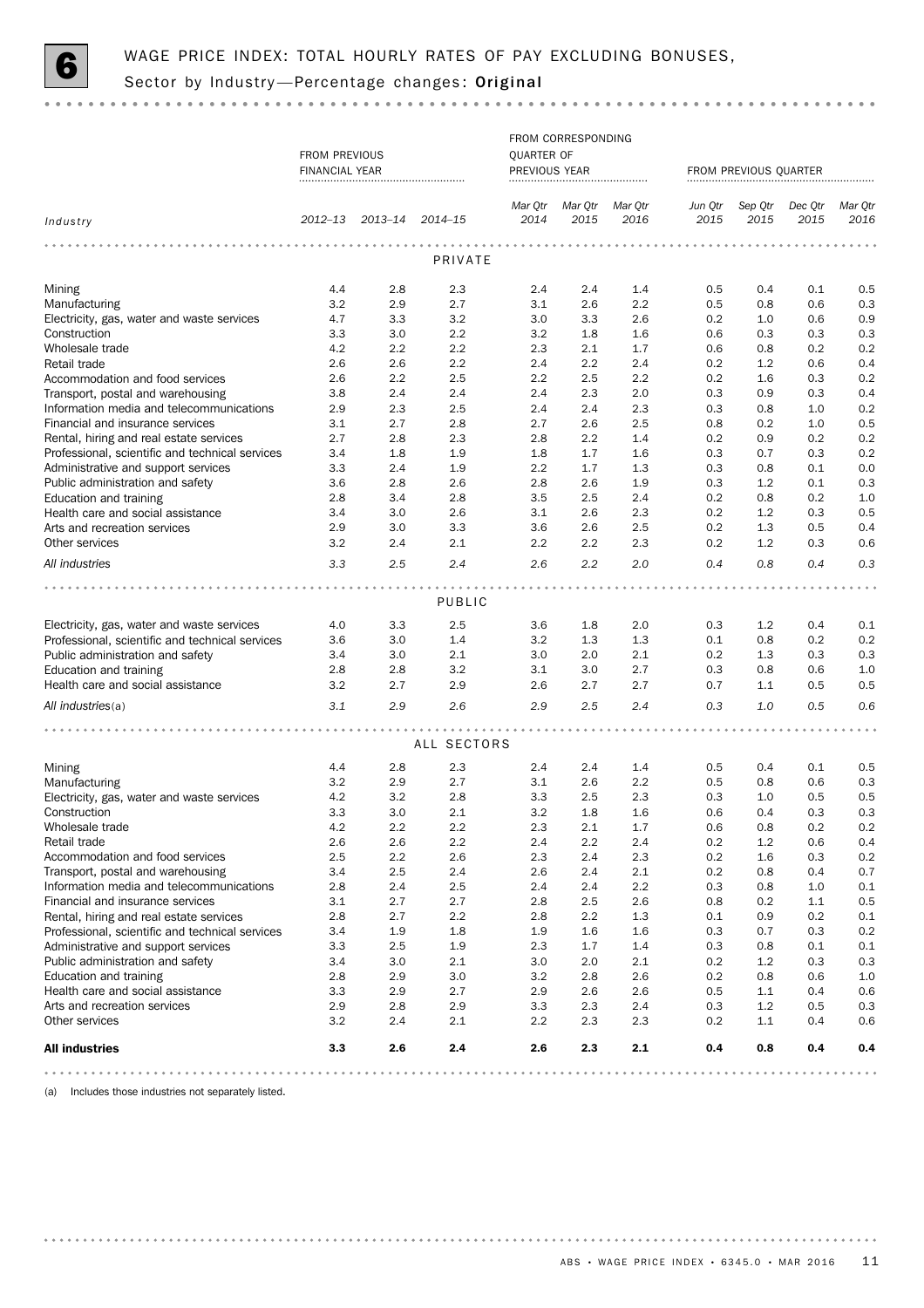|               | ORDINARY TIME HOURLY RATES |                           |                  | TOTAL HOURLY RATES                                     |       |                    |
|---------------|----------------------------|---------------------------|------------------|--------------------------------------------------------|-------|--------------------|
| Period        | Private                    | <b>Public</b> All Sectors |                  | Private                                                |       | Public All Sectors |
|               |                            |                           | INDEX NUMBERS(a) |                                                        |       |                    |
| 2011-12       | 110.9                      | 111.6                     | 111.1            | 110.9                                                  | 111.6 | 111.1              |
| 2012-13       | 114.1                      | 115.2                     | 114.4            | 114.1                                                  | 115.2 | 114.4              |
| 2013–14       | 117.0                      | 118.4                     | 117.3            | 117.0                                                  | 118.4 | 117.3              |
| 2014–15       | 120.1                      | 121.4                     | 120.4            | 120.1                                                  | 121.5 | 120.4              |
| 2013          |                            |                           |                  |                                                        |       |                    |
| March         | 114.4                      | 115.6                     | 114.7            | 114.4                                                  | 115.6 | 114.7              |
| June          | 115.0                      | 116.0                     | 115.3            | 115.0                                                  | 116.0 | 115.2              |
| September     | 116.1                      | 117.1                     | 116.3            | 116.1                                                  | 117.1 | 116.3              |
| December      | 116.8                      | 118.0                     | 117.1            | 116.8                                                  | 118.0 | 117.1              |
| 2014          |                            |                           |                  |                                                        |       |                    |
| March         | 117.2                      | 119.0                     | 117.6            | 117.2                                                  | 119.0 | 117.6              |
| June          | 117.7                      | 119.4                     | 118.1            | 117.7                                                  | 119.4 | 118.1              |
| September     | 119.4                      | 120.2                     | 119.6            | 119.3                                                  | 120.3 | 119.6              |
| December      |                            |                           |                  | 120.0                                                  |       |                    |
| 2015          | 120.1                      | 121.2                     | 120.3            |                                                        | 121.2 | 120.3              |
|               |                            |                           |                  |                                                        |       |                    |
| March         | 120.0                      | 121.9                     | 120.5            | 120.0                                                  | 121.9 | 120.5              |
| June          | 120.9                      | 122.3                     | 121.2            | 120.9                                                  | 122.4 | 121.2              |
| September     | 122.0                      | 123.6                     | 122.4            | 122.0                                                  | 123.7 | 122.4              |
| December      | 122.6                      | 124.3                     | 123.0            | 122.6                                                  | 124.3 | 123.0              |
| 2016<br>March | 123.1                      | 125.0                     | 123.5            | 123.1                                                  | 125.0 | 123.5              |
|               |                            |                           |                  |                                                        |       |                    |
|               |                            |                           |                  | CHANGE FROM PREVIOUS FINANCIAL YEAR (%)                |       |                    |
| 2012-13       | 2.9                        | 3.2                       | 3.0              | 2.9                                                    | 3.2   | 3.0                |
| 2013-14       | 2.5                        | 2.8                       | 2.5              | 2.5                                                    | 2.8   | 2.5                |
| 2014–15       | 2.6                        | 2.5                       | 2.6              | 2.6                                                    | 2.6   | 2.6                |
|               |                            |                           |                  |                                                        |       |                    |
|               |                            |                           |                  |                                                        |       |                    |
|               |                            |                           |                  | CHANGE FROM CORRESPONDING QUARTER OF PREVIOUS YEAR (%) |       |                    |
| 2014          |                            |                           |                  |                                                        |       |                    |
| March         | 2.4                        | 2.9                       | 2.5              | 2.4                                                    | 2.9   | 2.5                |
| June          | 2.3                        | 2.9                       | 2.4              | 2.3                                                    | 2.9   | 2.5                |
| September     | 2.8                        | 2.6                       | 2.8              | 2.8                                                    | 2.7   | 2.8                |
| December      | 2.8                        | 2.7                       | 2.7              | 2.7                                                    | 2.7   | 2.7                |
| 2015          |                            |                           |                  |                                                        |       |                    |
| March         | 2.4                        | 2.4                       | (b) 2.5          | 2.4                                                    | 2.4   |                    |
|               |                            |                           |                  |                                                        |       | (b) 2.5            |
| June          | 2.7                        | 2.4                       | 2.6              | 2.7                                                    | 2.5   | 2.6                |
| September     | 2.2                        | 2.8                       | 2.3              | 2.3                                                    | 2.8   | 2.3                |
| December      | 2.1                        | 2.6                       | 2.2              | $2.2\,$                                                | 2.6   | 2.2                |
| 2016<br>March | 2.6                        | 2.5                       | 2.5              | 2.6                                                    | 2.5   | 2.5                |
|               |                            |                           |                  |                                                        |       |                    |
|               |                            |                           |                  | CHANGE FROM PREVIOUS QUARTER (%)                       |       |                    |
| 2014          |                            |                           |                  |                                                        |       |                    |
| March         | 0.3                        | 0.8                       | 0.4              | 0.3                                                    | 0.8   | 0.4                |
|               |                            |                           |                  |                                                        |       |                    |
| June          | 0.4                        | 0.3                       | 0.4              | 0.4                                                    | 0.3   | 0.4                |
| September     | 1.4                        | 0.7                       | 1.3              | 1.4                                                    | 0.8   | 1.3                |
| December      | 0.6                        | 0.8                       | 0.6              | 0.6                                                    | 0.7   | 0.6                |
| 2015          |                            |                           |                  |                                                        |       |                    |
| March         | $-0.1$                     | 0.6                       | 0.2              | 0.0                                                    | 0.6   | 0.2                |
| June          | 0.8                        | 0.3                       | 0.6              | 0.8                                                    | 0.4   | 0.6                |
| September     | 0.9                        | 1.1                       | 1.0              | 0.9                                                    | 1.1   | 1.0                |
| December      | 0.5                        | 0.6                       | 0.5              | 0.5                                                    | 0.5   | 0.5                |
| 2016          |                            |                           |                  |                                                        |       |                    |
| March         | 0.4                        | 0.6                       | 0.4              | 0.4                                                    | 0.6   | 0.4                |
|               |                            |                           |                  |                                                        |       |                    |

(a) Reference period of each index:  $2008-09 = 100.0$ .

(b) See Explanatory Notes paragraph 30.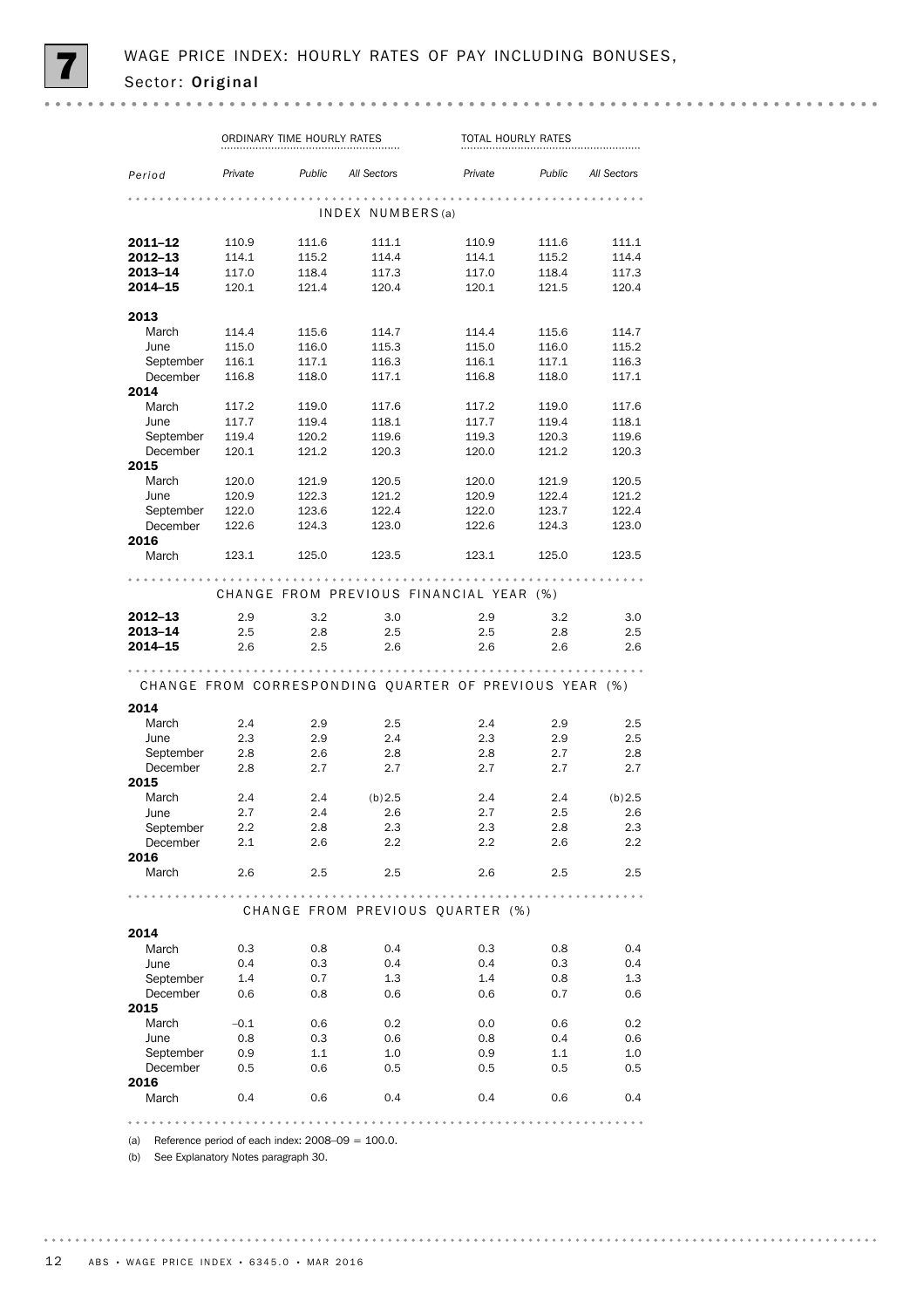|                       | New            |                |                |                  |                |                                                        |                | Australian     |                |
|-----------------------|----------------|----------------|----------------|------------------|----------------|--------------------------------------------------------|----------------|----------------|----------------|
|                       | South          |                |                | South            | Western        |                                                        | Northern       | Capital        |                |
| Period                | Wales          | Victoria       | Queensland     | Australia        | Australia      | Tasmania                                               | Territory      | Territory      | Australia      |
|                       |                |                |                |                  |                |                                                        |                |                |                |
|                       |                |                |                | INDEX NUMBERS(a) |                |                                                        |                |                |                |
| 2011-12               | 110.9          | 110.4          | 111.4          | 110.0            | 112.1          | 111.0                                                  | 111.6          | 110.8          | 110.9          |
| 2012-13               | 114.4          | 114.0          | 114.7          | 113.7            | 116.6          | 114.5                                                  | 115.3          | 114.9          | 114.6          |
| 2013-14               | 117.2          | 117.1          | 117.7          | 117.5            | 119.9          | 117.1                                                  | 118.4          | 117.6          | 117.6          |
| 2014-15               | 119.9          | 120.3          | 120.5          | 120.4            | 122.5          | 120.0                                                  | 121.5          | 119.7          | 120.4          |
| 2013                  |                |                |                |                  |                |                                                        |                |                |                |
| March                 | 114.7          | 114.4          | 115.1          | 114.2            | 117.1          | 114.9                                                  | 115.8          | 115.2          | 115.0          |
| June                  | 115.2          | 115.0          | 115.6          | 114.7            | 117.9          | 115.3                                                  | 116.2          | 115.5          | 115.5          |
| September             | 116.2          | 116.1          | 116.7          | 116.3            | 118.9          | 116.4                                                  | 117.2          | 117.1          | 116.6          |
| December              | 116.8          | 116.7          | 117.4          | 117.2            | 119.5          | 116.6                                                  | 117.9          | 117.5          | 117.2          |
| 2014                  |                |                |                |                  |                |                                                        |                |                |                |
| March                 | 117.7          | 117.5          | 118.2          | 118.0            | 120.3          | 117.5                                                  | 119.0          | 117.8          | 118.0          |
| June                  | 118.1          | 118.1          | 118.6          | 118.3            | 120.7          | 117.9                                                  | 119.4          | 118.1          | 118.5          |
| September             | 119.2          | 119.2          | 119.6          | 119.4            | 121.5          | 119.3                                                  | 120.6          | 119.1          | 119.5          |
| December              | 119.7          | 120.0          | 120.3          | 120.3            | 122.3          | 119.6                                                  | 121.3          | 119.5          | 120.2          |
| 2015                  |                |                |                |                  |                |                                                        |                |                |                |
| March                 | 120.2          | 120.5          | 120.9          | 120.9            | 122.8          | 120.3                                                  | 121.8          | 119.8          | 120.7          |
| June                  | 120.6          | 121.3          | 121.2          | 121.1            | 123.2<br>124.0 | 120.9                                                  | 122.3<br>123.4 | 120.3          | 121.2<br>122.2 |
| September<br>December | 121.8<br>122.2 | 122.3<br>122.9 | 122.1<br>122.7 | 122.2<br>123.1   | 124.5          | 122.0<br>122.2                                         | 124.2          | 120.9<br>121.5 | 122.7          |
| 2016                  |                |                |                |                  |                |                                                        |                |                |                |
| March                 | 122.7          | 123.3          | 123.2          | 123.6            | 125.1          | 123.0                                                  | 124.4          | 122.0          | 123.2          |
|                       |                |                |                |                  |                |                                                        |                |                |                |
|                       |                |                |                |                  |                | CHANGE FROM PREVIOUS FINANCIAL YEAR (%)                |                |                |                |
| 2012-13               | 3.2            | 3.3            | 3.0            | 3.4              | 4.0            | 3.2                                                    | 3.3            | 3.7            | 3.3            |
| $2013 - 14$           | 2.4            | 2.7            | 2.6            | 3.3              | 2.8            | 2.3                                                    | 2.7            | 2.3            | 2.6            |
| 2014-15               | 2.3            | 2.7            | 2.4            | 2.5              | 2.2            | 2.5                                                    | 2.6            | 1.8            | 2.4            |
|                       |                |                |                |                  |                |                                                        |                |                |                |
|                       |                |                |                |                  |                | CHANGE FROM CORRESPONDING QUARTER OF PREVIOUS YEAR (%) |                |                |                |
|                       |                |                |                |                  |                |                                                        |                |                |                |
| 2014                  |                |                |                |                  |                |                                                        |                |                |                |
| March                 | 2.6            | 2.7            | 2.7            | 3.3              | 2.7            | 2.3                                                    | 2.8            | 2.3            | 2.6            |
| June                  | 2.5            | 2.7            | 2.6            | 3.1              | 2.4            | 2.3                                                    | 2.8            | 2.3            | 2.6            |
| September             | 2.6            | 2.7            | 2.5            | 2.7              | 2.2            | 2.5                                                    | 2.9            | 1.7            | 2.5            |
| December              | 2.5            | 2.8            | 2.5            | 2.6              | 2.3            | 2.6                                                    | 2.9            | 1.7            | 2.6            |
| 2015<br>March         | 2.1            | 2.6            | 2.3            | 2.5              | 2.1            | 2.4                                                    | 2.4            | 1.7            | 2.3            |
| June                  | 2.1            | 2.7            | 2.2            | 2.4              | 2.1            | 2.5                                                    | 2.4            | 1.9            | 2.3            |
| September             | 2.2            | 2.6            | 2.1            | 2.3              | 2.1            | 2.3                                                    | 2.3            | 1.5            | 2.3            |
| December              | 2.1            | 2.4            | 2.0            | 2.3              | 1.8            | 2.2                                                    | 2.4            | 1.7            | 2.1            |
| 2016                  |                |                |                |                  |                |                                                        |                |                |                |
| March                 | 2.1            | 2.3            | 1.9            | $2.2\phantom{0}$ | 1.9            | 2.2                                                    | 2.1            | 1.8            | 2.1            |
|                       |                |                |                |                  |                |                                                        |                |                |                |
|                       |                |                |                |                  |                | CHANGE FROM PREVIOUS QUARTER (%)                       |                |                |                |
|                       |                |                |                |                  |                |                                                        |                |                |                |
| 2014                  |                |                |                |                  |                |                                                        |                |                |                |
| March                 | 0.8            | 0.7            | 0.7            | 0.7              | 0.7            | 0.8                                                    | 0.9            | 0.3            | 0.7            |
| June                  | 0.3            | 0.5            | 0.3            | 0.3              | 0.3            | 0.3                                                    | 0.3            | 0.3            | 0.4            |
| September             | 0.9            | 0.9            | 0.8            | 0.9              | 0.7            | $1.2\,$                                                | 1.0            | 0.8            | 0.8            |
| December              | 0.4            | 0.7            | 0.6            | 0.8              | 0.7            | 0.3                                                    | 0.6            | 0.3            | 0.6            |
| 2015                  |                |                |                |                  |                |                                                        |                |                |                |
| March<br>June         | 0.4<br>0.3     | 0.4<br>0.7     | 0.5<br>0.2     | 0.5<br>0.2       | 0.4<br>0.3     | 0.6<br>0.5                                             | 0.4<br>0.4     | 0.3<br>0.4     | 0.4<br>0.4     |
| September             | 1.0            | 0.8            | 0.7            | 0.9              | 0.6            | 0.9                                                    | 0.9            | 0.5            | 0.8            |
| December              | 0.3            | 0.5            | 0.5            | 0.7              | 0.4            | 0.2                                                    | 0.6            | 0.5            | 0.4            |
| 2016                  |                |                |                |                  |                |                                                        |                |                |                |
| March                 | 0.4            | 0.3            | 0.4            | 0.4              | 0.5            | 0.7                                                    | 0.2            | 0.4            | 0.4            |
|                       |                |                |                |                  |                |                                                        |                |                |                |
|                       |                |                |                |                  |                |                                                        |                |                |                |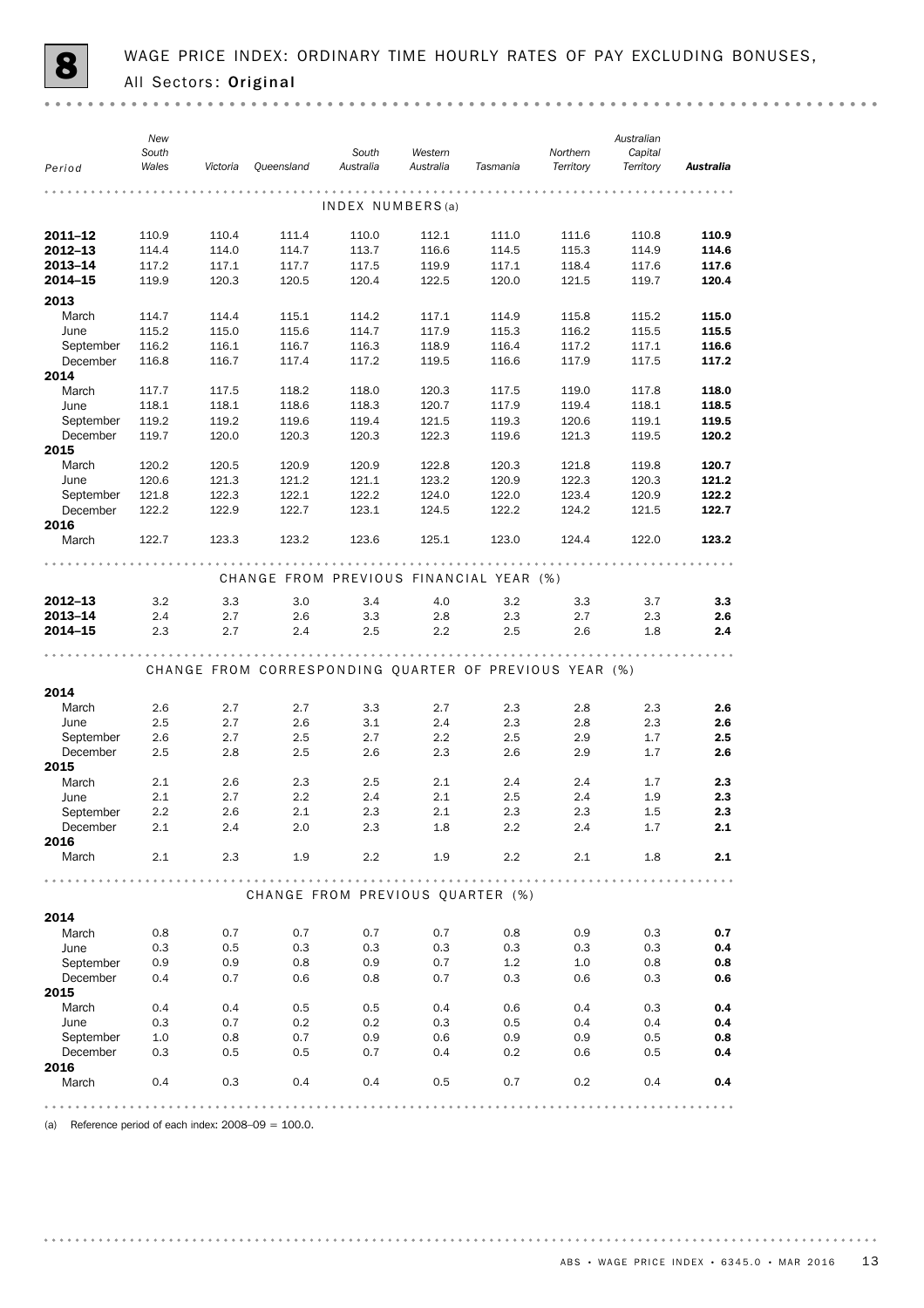

|                                                                   | <b>FINANCIAL YEAR</b> |                |                |                | QUARTER         |                 |                 |                 |                 |
|-------------------------------------------------------------------|-----------------------|----------------|----------------|----------------|-----------------|-----------------|-----------------|-----------------|-----------------|
| Industry                                                          | $2011 - 12$           | $2012 - 13$    | $2013 - 14$    | $2014 - 15$    | Mar Qtr<br>2015 | Jun Qtr<br>2015 | Sep Qtr<br>2015 | Dec Qtr<br>2015 | Mar Otr<br>2016 |
|                                                                   |                       |                |                |                |                 |                 |                 |                 |                 |
|                                                                   | PRIVATE               |                |                |                |                 |                 |                 |                 |                 |
| Mining                                                            | 112.8                 | 117.8          | 121.1          | 123.9          | 124.3           | 124.9           | 125.4           | 125.5           | 126.1           |
| Manufacturing                                                     | 110.2                 | 113.7          | 117.0          | 120.1          | 120.5           | 121.1           | 122.1           | 122.8           | 123.2           |
| Electricity, gas, water and waste services                        | 111.7                 | 117.0          | 120.8          | 124.7          | 125.4           | 125.7           | 126.9           | 127.6           | 128.8           |
| Construction                                                      | 111.7                 | 115.5          | 119.0          | 121.5          | 121.6           | 122.2           | 122.7           | 123.1           | 123.5           |
| Wholesale trade<br>Retail trade                                   | 110.8<br>109.3        | 115.7<br>112.1 | 118.3<br>115.0 | 120.9<br>117.5 | 121.0<br>117.9  | 121.6<br>118.1  | 122.7<br>119.5  | 122.9<br>120.2  | 123.0<br>120.8  |
| Accommodation and food services                                   | 109.2                 | 112.0          | 114.5          | 117.4          | 117.5           | 117.7           | 119.6           | 120.0           | 120.2           |
| Transport, postal and warehousing                                 | 111.1                 | 115.4          | 118.2          | 121.0          | 121.2           | 121.5           | 122.6           | 123.1           | 123.5           |
| Information media and telecommunications                          | 109.0                 | 112.1          | 114.8          | 117.6          | 118.0           | 118.4           | 119.2           | 120.5           | 120.6           |
| Financial and insurance services                                  | 111.3                 | 114.8          | 117.9          | 121.2          | 121.6           | 122.6           | 122.9           | 124.1           | 124.8           |
| Rental, hiring and real estate services                           | 109.3                 | 112.3          | 115.4          | 118.0          | 118.4           | 118.5           | 119.6           | 119.8           | 120.0           |
| Professional, scientific and technical services                   | 112.4                 | 116.4          | 118.5          | 120.7          | 120.7           | 121.1           | 122.0           | 122.5           | 122.7           |
| Administrative and support services                               | 109.4                 | 113.1          | 115.8          | 118.0          | 118.0           | 118.4           | 119.4           | 119.5           | 119.6           |
| Public administration and safety                                  | 109.6                 | 113.4          | 116.7          | 119.7          | 119.8           | 120.2           | 121.5           | 121.6           | 122.1           |
| Education and training                                            | 112.1                 | 115.2          | 119.1          | 122.5          | 123.0           | 123.2           | 124.3           | 124.6           | 125.8           |
| Health care and social assistance                                 | 110.6                 | 114.3          | 117.8          | 120.9          | 121.3           | 121.5           | 123.1           | 123.5           | 124.1           |
| Arts and recreation services                                      | 109.9                 | 113.1          | 116.5          | 120.4          | 120.6           | 120.9           | 122.5           | 123.1           | 123.6           |
| Other services                                                    | 110.1                 | 113.6          | 116.3          | 118.8          | 119.2           | 119.4           | 120.7           | 121.2           | 121.9           |
| All industries                                                    | 110.7                 | 114.4          | 117.4          | 120.2          | 120.4           | 120.9           | 121.9           | 122.3           | 122.8           |
|                                                                   |                       |                |                |                |                 |                 |                 |                 |                 |
|                                                                   |                       |                | PUBLIC         |                |                 |                 |                 |                 |                 |
| Electricity, gas, water and waste services                        | 113.0                 | 117.5          | 121.4          | 124.5          | 124.6           | 125.0           | 126.5           | 126.9           | 127.1           |
| Professional, scientific and technical services                   | 112.0                 | 116.0          | 119.5          | 121.2          | 121.5           | 121.6           | 122.6           | 122.9           | 123.1           |
| Public administration and safety                                  | 111.3                 | 115.1          | 118.4          | 121.0          | 121.3           | 121.5           | 123.0           | 123.5           | 123.9           |
| Education and training                                            | 112.4                 | 115.5          | 118.7          | 122.4          | 123.4           | 123.7           | 124.7           | 125.5           | 126.7           |
| Health care and social assistance                                 | 111.3                 | 114.9          | 117.9          | 121.3          | 121.5           | 122.3           | 123.6           | 124.2           | 124.8           |
| All industries(b)                                                 | 111.7                 | 115.2          | 118.4          | 121.5          | 122.0           | 122.4           | 123.7           | 124.3           | 125.0           |
|                                                                   |                       |                | ALL SECTORS    |                |                 |                 |                 |                 |                 |
|                                                                   |                       |                |                |                |                 |                 |                 |                 |                 |
| Mining<br>Manufacturing                                           | 112.8<br>110.2        | 117.8<br>113.7 | 121.1<br>117.0 | 123.9<br>120.1 | 124.3<br>120.5  | 124.9<br>121.1  | 125.4<br>122.1  | 125.5<br>122.8  | 126.1<br>123.2  |
| Electricity, gas, water and waste services                        | 112.5                 | 117.3          | 121.1          | 124.5          | 124.9           | 125.3           | 126.6           | 127.2           | 127.8           |
| Construction                                                      | 111.7                 | 115.5          | 118.9          | 121.4          | 121.6           | 122.2           | 122.7           | 123.1           | 123.5           |
| Wholesale trade                                                   | 110.8                 | 115.7          | 118.3          | 120.9          | 121.0           | 121.6           | 122.7           | 122.9           | 123.0           |
| Retail trade                                                      | 109.3                 | 112.1          | 115.0          | 117.4          | 117.8           | 118.0           | 119.4           | 120.2           | 120.7           |
| Accommodation and food services                                   | 109.2                 | 112.0          | 114.5          | 117.4          | 117.6           | 117.8           | 119.7           | 120.0           | 120.2           |
| Transport, postal and warehousing                                 | 111.1                 | 115.0          | 117.8          | 120.6          | 121.0           | 121.4           | 122.3           | 122.9           | 123.6           |
| Information media and telecommunications                          | 109.1                 | 112.3          | 115.0          | 117.8          | 118.2           | 118.5           | 119.4           | 120.6           | 120.8           |
| Financial and insurance services                                  | 111.3                 | 114.8          | 117.9          | 121.1          | 121.5           | 122.5           | 122.9           | 124.1           | 124.7           |
| Rental, hiring and real estate services                           | 109.7                 | 112.8          | 115.8          | 118.5          | 118.8           | 119.0           | 120.0           | 120.3           | 120.4           |
| Professional, scientific and technical services                   | 112.4                 | 116.3          | 118.5          | 120.7          | 120.8           | 121.1           | 122.1           | 122.5           | 122.7           |
| Administrative and support services                               | 109.5                 | 113.1          | 115.9          | 118.1          | 118.2           | 118.6           | 119.5           | 119.6           | 119.7           |
| Public administration and safety                                  | 111.2                 | 115.0          | 118.3          | 120.9          | 121.2           | 121.4           | 122.9           | 123.3           | 123.7           |
| Education and training                                            | 112.3                 | 115.4          | 118.8          | 122.4          | 123.2           | 123.5           | 124.5           | 125.2           | 126.4           |
| Health care and social assistance<br>Arts and recreation services | 110.9<br>110.3        | 114.6<br>113.5 | 117.9<br>116.6 | 121.1<br>120.1 | 121.4<br>120.3  | 121.9<br>120.7  | 123.3<br>122.2  | 123.8<br>122.8  | 124.4<br>123.2  |
| Other services                                                    | 110.1                 | 113.7          | 116.4          | 118.9          | 119.3           | 119.5           | 120.8           | 121.2           | 121.9           |
| <b>All industries</b>                                             | 110.9                 | 114.6          | 117.6          | 120.4          | 120.7           | 121.2           | 122.2           | 122.7           | 123.2           |
|                                                                   |                       |                |                |                |                 |                 |                 |                 |                 |
|                                                                   |                       |                |                |                |                 |                 |                 |                 |                 |

(a) Reference period of each index: 2008–09 = 100.0. (b) Includes those industries not separately listed.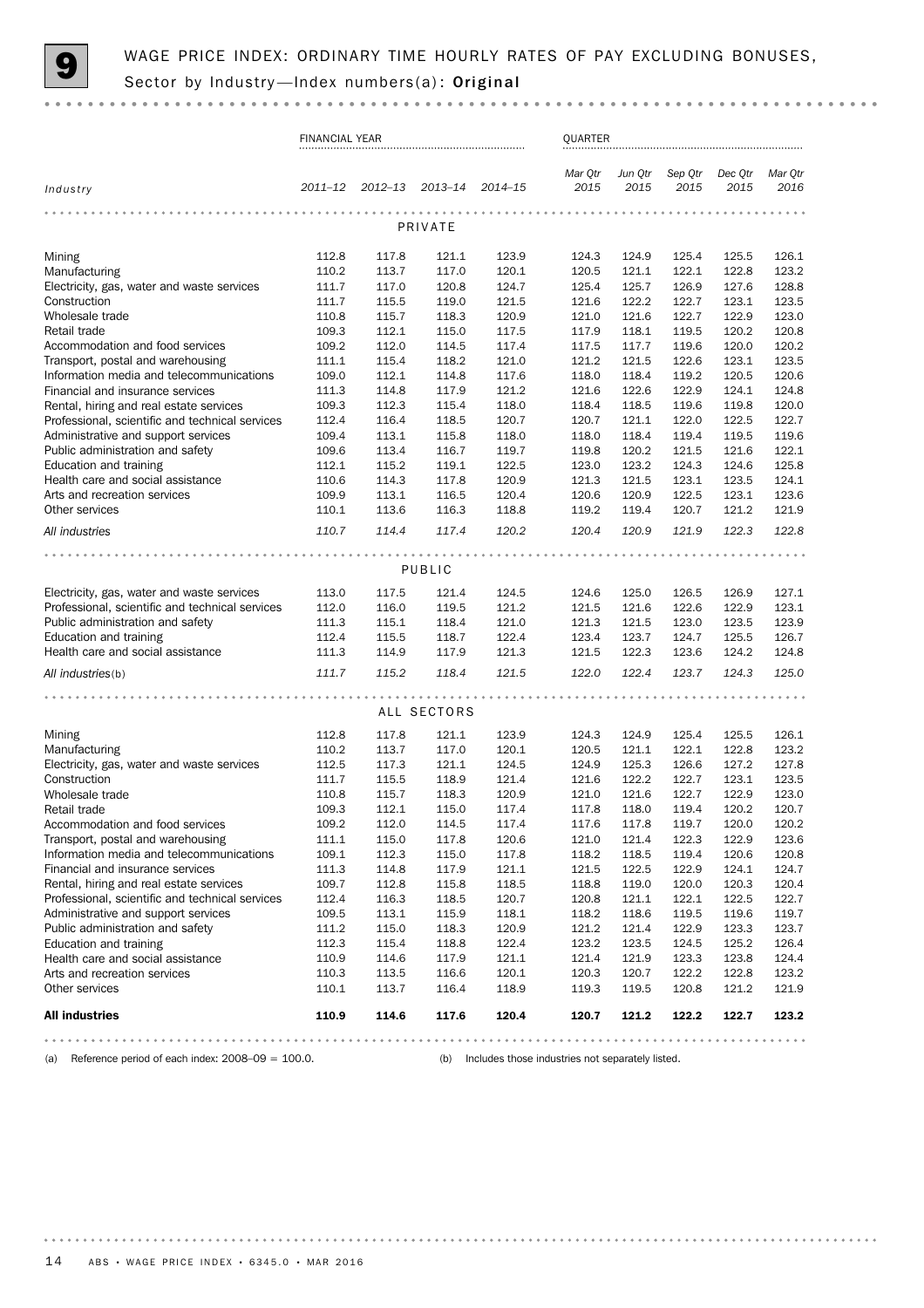

# WAGE PRICE INDEX: ORDINARY TIME HOURLY RATES OF PAY EXCLUDING BONUSES,<br>Sector by Industry—Percentage changes: **Original**

FROM CORRESPONDING QUARTER OF FROM PREVIOUS FINANCIAL YEAR PREVIOUS YEAR FROM PREVIOUS QUARTER *Mar Qtr Mar Qtr Mar Qtr Mar Qtr Dec Qtr Sep Qtr Jun Qtr 2012–13 2013–14 2014–15 2014 2015 2016 2015 2016 Industry 2015 2015* PRIVATE Mining 4.4 2.8 2.3 2.4 2.4 1.4 0.5 0.4 0.1 0.5 Manufacturing 3.2 2.9 2.6 3.1 2.6 2.2 0.5 0.8 0.6 0.3 Electricity, gas, water and waste services 4.7 3.2 3.2 3.0 3.3 2.7 0.2 1.0 0.6 0.9 Construction 3.4 3.0 2.1 3.2 1.8 1.6 0.5 0.4 0.3 0.3 Wholesale trade 4.4 2.2 2.2 2.3 2.2 1.7 0.5 0.9 0.2 0.1 Retail trade 2.6 2.6 2.2 2.5 2.1 2.5 0.2 1.2 0.6 0.5 Accommodation and food services 2.6 2.2 2.5 2.2 2.4 2.3 0.2 1.6 0.3 0.2 Transport, postal and warehousing 3.9 2.4 2.4 2.3 2.4 1.9 0.2 0.9 0.4 0.3 Information media and telecommunications 2.8 2.4 2.4 2.4 2.5 2.2 0.3 0.7 1.1 0.1 Financial and insurance services 3.1 2.7 2.8 2.7 2.6 2.6 0.8 0.2 1.0 0.6 Rental, hiring and real estate services 2.7 2.8 2.3 2.8 2.2 1.4 0.1 0.9 0.2 0.2 Professional, scientific and technical services 3.6 1.8 1.9 1.9 1.6 1.7 0.3 0.7 0.4 0.2 Administrative and support services 3.4 2.4 1.9 2.2 1.7 1.4 0.3 0.8 0.1 0.1 Public administration and safety 3.5 2.9 2.6 2.8 2.6 1.9 0.3 1.1 0.1 0.4 Education and training 2.8 3.4 2.9 3.5 2.5 2.3 0.2 0.9 0.2 1.0 Health care and social assistance  $\begin{array}{cccc} 3.3 & 3.1 & 2.6 & 3.1 & 2.6 & 2.3 & 0.2 & 1.3 & 0.3 & 0.5 \end{array}$ Arts and recreation services 2.9 3.0 3.3 3.6 2.6 2.5 0.2 1.3 0.5 0.4 Other services 3.2 2.4 2.1 2.2 2.3 2.3 0.2 1.1 0.4 0.6 *All industries 3.3 2.6 2.4 2.6 2.2 2.0 0.4 0.8 0.3 0.4* PUBLIC Electricity, gas, water and waste services 4.0 3.3 2.6 3.5 2.0 2.0 0.3 1.2 0.3 0.2 Professional, scientific and technical services 3.6 3.0 1.4 3.2 1.3 1.3 0.1 0.8 0.2 0.2 Public administration and safety 3.4 2.9 2.2 2.9 2.1 2.1 0.2 1.2 0.4 0.3 Education and training 2.8 2.8 3.1 3.1 3.0 2.7 0.2 0.8 0.6 1.0 Health care and social assistance 3.2 2.6 2.9 2.7 2.6 2.7 0.7 1.1 0.5 0.5 *All industries*(a) *3.1 2.8 2.6 3.0 2.4 2.5 0.3 1.1 0.5 0.6* ALL SECTORS Mining 4.4 2.8 2.3 2.4 2.4 1.4 0.5 0.4 0.1 0.5 Manufacturing 3.2 2.9 2.6 3.1 2.6 2.2 0.5 0.8 0.6 0.3 Electricity, gas, water and waste services  $\begin{array}{cccccccc} 4.3 & 3.2 & 2.8 & 3.2 & 2.5 & 2.3 & 0.3 & 1.0 & 0.5 & 0.5 \\ \text{Construction} & & & & & & 3.4 & 2.9 & 2.1 & 3.1 & 1.8 & 1.6 & 0.5 & 0.4 & 0.3 & 0.3 \end{array}$ Construction 3.4 2.9 2.1 3.1 1.8 1.6 0.5 0.4 0.3 0.3 Wholesale trade 4.4 2.2 2.2 2.3 2.2 1.7 0.5 0.9 0.2 0.1 Retail trade 2.6 2.6 2.1 2.5 2.1 2.5 0.2 1.2 0.7 0.4 Accommodation and food services 2.6 2.2 2.5 2.2 2.5 2.2 0.2 1.6 0.3 0.2 Transport, postal and warehousing 3.5 2.4 2.4 2.5 2.4 2.1 0.3 0.7 0.5 0.6 Information media and telecommunications 2.9 2.4 2.4 2.5 2.4 2.2 0.3 0.8 1.0 0.2 Financial and insurance services 3.1 2.7 2.7 2.8 2.5 2.6 0.8 0.3 1.0 0.5 Rental, hiring and real estate services 2.8 2.7 2.3 2.8 2.2 1.3 0.2 0.8 0.3 0.1 Professional, scientific and technical services 3.5 1.9 1.9 1.9 1.7 1.6 0.2 0.8 0.3 0.2 Administrative and support services **3.3** 2.5 1.9 2.3 1.8 1.3 0.3 0.8 0.1 0.1 Public administration and safety 3.4 2.9 2.2 2.9 2.1 2.1 0.2 1.2 0.3 0.3 Education and training 2.8 2.9 3.0 3.3 2.8 2.6 0.2 0.8 0.6 1.0 Health care and social assistance 3.3 2.9 2.7 2.9 2.6 2.5 0.4 1.1 0.4 0.5 Arts and recreation services 2.9 2.7 3.0 3.3 2.4 2.4 0.3 1.2 0.5 0.3 Other services 3.3 2.4 2.1 2.3 2.3 2.2 0.2 1.1 0.3 0.6 All industries 3.3 2.6 2.4 2.6 2.3 2.1 0.4 0.8 0.4 0.4 

(a) Includes those industries not separately listed.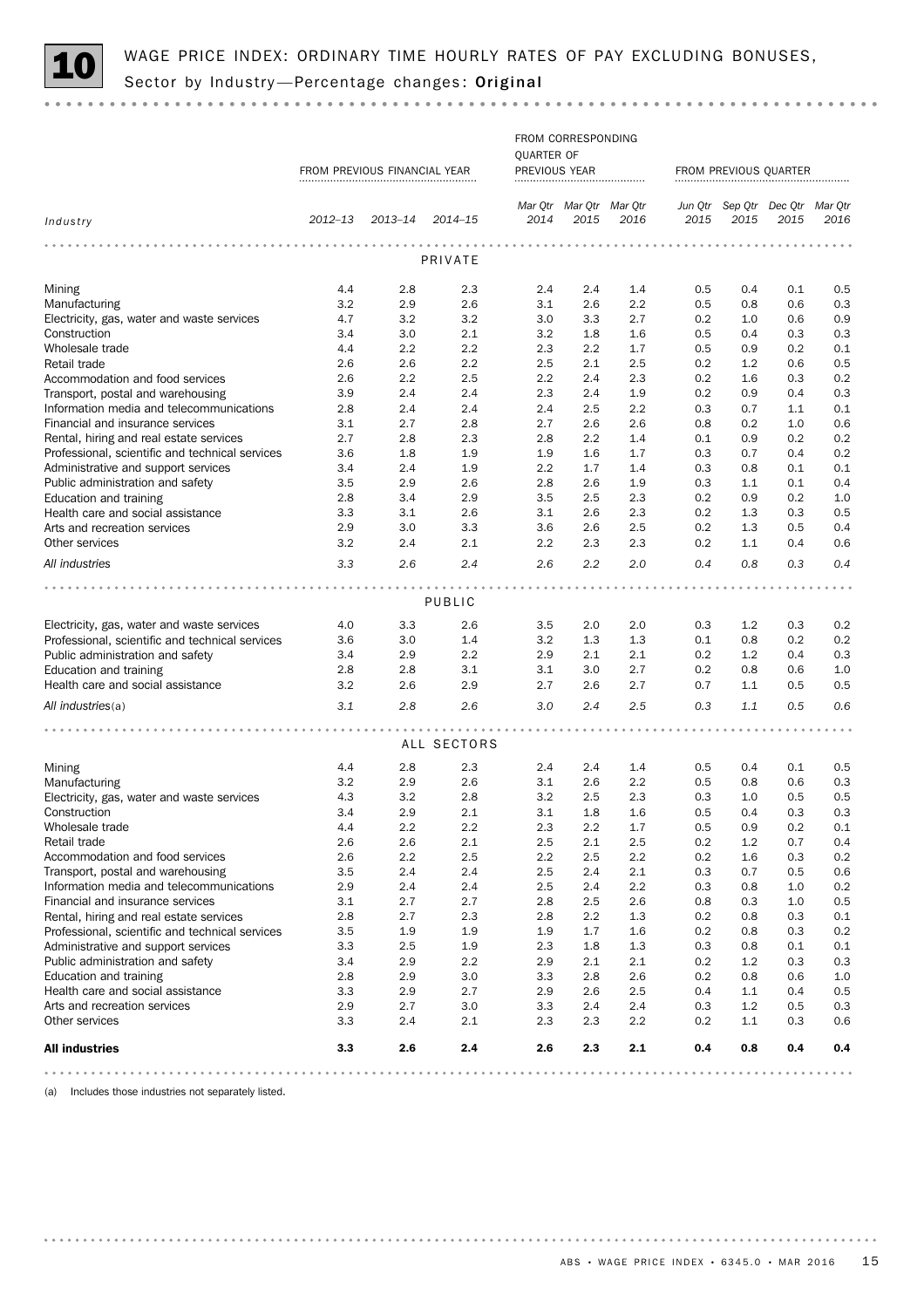## EXPLANATORY NOTES

| <b>INTRODUCTION</b>                               | 1 This publication contains indexes measuring changes in the price of wages and<br>salaries in the Australian labour market.                                                                                                                                                                                                                                                                                                                                                                                                                                                                                                                                                                                                                                                                     |
|---------------------------------------------------|--------------------------------------------------------------------------------------------------------------------------------------------------------------------------------------------------------------------------------------------------------------------------------------------------------------------------------------------------------------------------------------------------------------------------------------------------------------------------------------------------------------------------------------------------------------------------------------------------------------------------------------------------------------------------------------------------------------------------------------------------------------------------------------------------|
|                                                   | The methodology used to construct the WPIs is similar to that used for other price<br>$\mathbf{2}$<br>indexes such as the Consumer Price Index. In the Wage Price Index (WPI), index<br>numbers are compiled using information collected from a representative sample of<br>employee jobs within a sample of employing organisations. Individual indexes are<br>compiled for various combinations of state/territory, sector (private/public) and industry<br>division. Industry is classified according to the Australian and New Zealand Standard<br>Industrial Classification (ANZSIC) 2006 (cat. no. 1292.0). For more detailed information<br>on the methodology used in the construction of the WPI, refer to Wage Price Index:<br>Concepts, Sources and Methods (cat. no. 6351.0.55.001). |
| <b>CURRENT PUBLISHED</b>                          | 3 Four WPIs are constructed and published quarterly. These indexes were first                                                                                                                                                                                                                                                                                                                                                                                                                                                                                                                                                                                                                                                                                                                    |
| <b>INDEXES</b>                                    | compiled for the September quarter 1997, and cover:                                                                                                                                                                                                                                                                                                                                                                                                                                                                                                                                                                                                                                                                                                                                              |
|                                                   | • ordinary time hourly rates of pay excluding bonuses index                                                                                                                                                                                                                                                                                                                                                                                                                                                                                                                                                                                                                                                                                                                                      |
|                                                   | • ordinary time hourly rates of pay including bonuses index                                                                                                                                                                                                                                                                                                                                                                                                                                                                                                                                                                                                                                                                                                                                      |
|                                                   | total hourly rates of pay excluding bonuses index                                                                                                                                                                                                                                                                                                                                                                                                                                                                                                                                                                                                                                                                                                                                                |
|                                                   | total hourly rates of pay including bonuses index.                                                                                                                                                                                                                                                                                                                                                                                                                                                                                                                                                                                                                                                                                                                                               |
|                                                   | In these indexes the term 'bonuses' refers to bonuses and commissions.                                                                                                                                                                                                                                                                                                                                                                                                                                                                                                                                                                                                                                                                                                                           |
| DISCONTINUED INDEXES                              | 4 Four non-wage indexes were constructed and published annually each September<br>quarter. These indexes were first compiled for the 2001-02 financial year, and cover:<br>annual and public holiday leave index<br>superannuation index<br>payroll tax index<br>workers' compensation index.                                                                                                                                                                                                                                                                                                                                                                                                                                                                                                    |
|                                                   | <b>5</b> These four non-wage indexes were combined with the total hourly rates of pay<br>indexes to produce two total labour price indexes<br>• labour price index including bonuses<br>• labour price index excluding bonuses.                                                                                                                                                                                                                                                                                                                                                                                                                                                                                                                                                                  |
|                                                   | These indexes have been discontinued with the last data in the series relating to the<br>6<br>2010-11 financial year. Historical data for these indexes can be found in the September<br>quarter 2011 edition of this publication, and the corresponding time series spreadsheets<br>on the ABS website.                                                                                                                                                                                                                                                                                                                                                                                                                                                                                         |
| DESIGN OF THE INDEXES<br><b>BROAD DESCRIPTION</b> | The WPIs measure changes over time in the price of wages and salaries unaffected by<br>7<br>changes in the quality or quantity of work performed. A range of procedures have been<br>developed to identify and measure quality and quantity changes and ensure that only<br>pure price changes are reflected in the indexes.                                                                                                                                                                                                                                                                                                                                                                                                                                                                     |
|                                                   | 8 Price-determining characteristics of the jobs are fixed to ensure that changes in these<br>characteristics do not contribute toward index movements. The following are examples<br>of changes in price-determining characteristics which are not reflected in index<br>movements:<br>• changes in the nature of work performed (e.g. different tasks or responsibilities)<br>• changes in the quantity of work performed (e.g. the number of hours worked)<br>• changes in the characteristics of the job occupant (e.g. age, apprenticeship year,<br>successful completion of training or a qualification, grade or level, experience,<br>length of service, etc.)                                                                                                                            |
|                                                   | • changes in the location where the work is performed.                                                                                                                                                                                                                                                                                                                                                                                                                                                                                                                                                                                                                                                                                                                                           |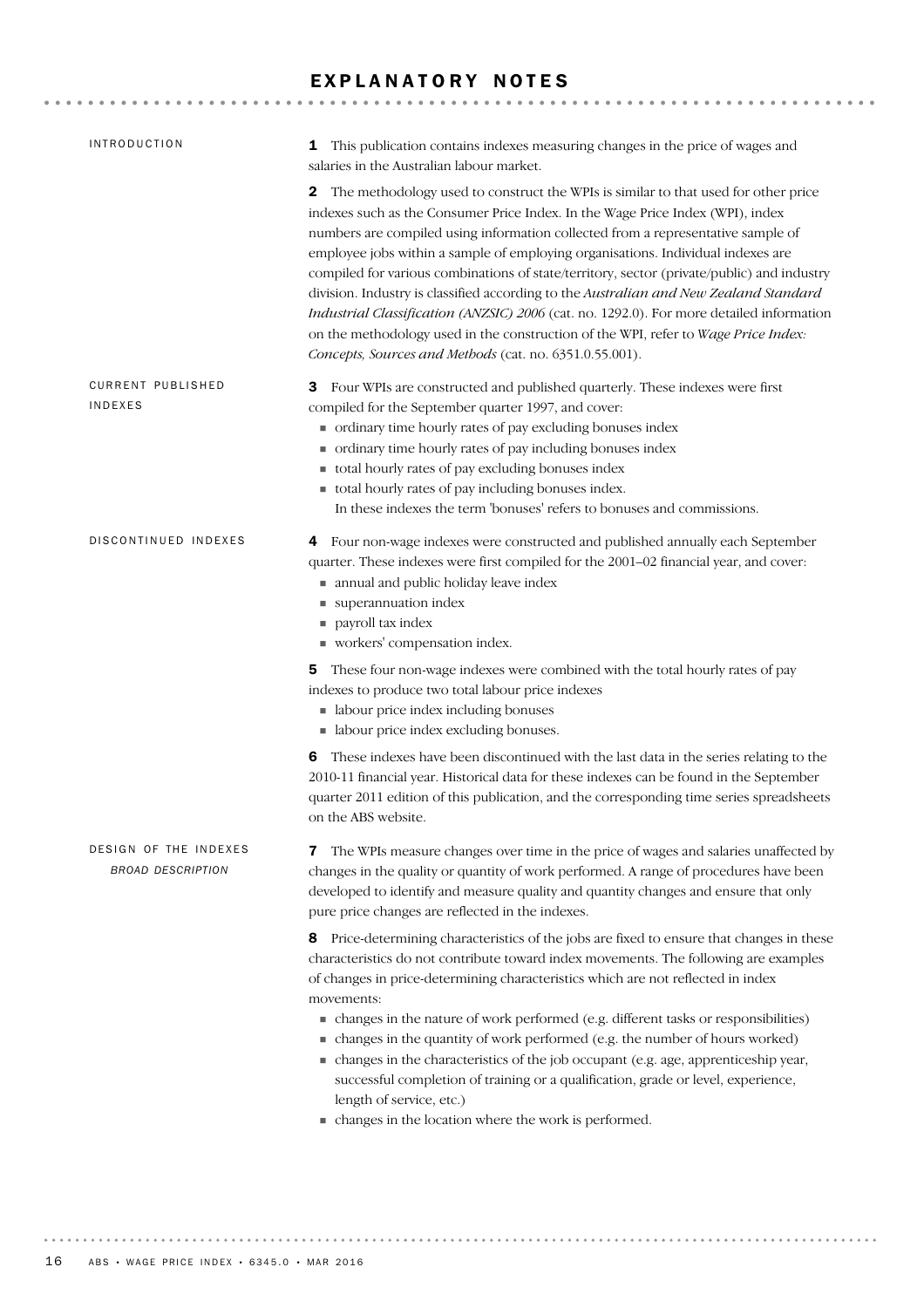| <b>BROAD DESCRIPTION continued</b> | Changes in the price of wages and salaries resulting from changes in the composition<br>9<br>of the labour market are also excluded from index movements. To achieve this, a<br>longitudinal survey methodology is used to measure a similar sample of jobs over time.<br>Once a business is selected in the sample, it will be expected to provide data for a<br>sample of jobs for a minimum of five years.                                                                                                                                                                                                                                         |
|------------------------------------|-------------------------------------------------------------------------------------------------------------------------------------------------------------------------------------------------------------------------------------------------------------------------------------------------------------------------------------------------------------------------------------------------------------------------------------------------------------------------------------------------------------------------------------------------------------------------------------------------------------------------------------------------------|
| <b>WAGE PRICE INDEXES</b>          | <b>10</b> The ordinary time bourly rates of pay indexes that exclude bonuses measure<br>quarterly changes in ordinary time hourly wage and salary rates. Changes in rates of pay<br>reflected in these indexes (i.e. pure price changes) arise from a range of sources<br>including award variations, enterprise and workplace agreements, minimum wage<br>setting, individual contracts and informal arrangements.                                                                                                                                                                                                                                   |
|                                    | 11 These indexes are not affected by changes in:<br>penalty payments for overtime, shifts, weekends and public holidays (which<br>fluctuate depending on the number of hours paid at penalty rates)<br>allowances which fluctuate (such as those paid according to how much work is<br>performed under special work conditions e.g. height, dirt, heat allowances)<br>• bonus payments (which may, or may not, relate to an individual's work<br>performance). These payments are specifically excluded when calculating ordinary<br>time hourly wage and salary rates.                                                                               |
|                                    | 12 The effect of rolling ordinary time penalty payments and allowances into ordinary<br>time hourly rates is excluded from these indexes. However, when overtime penalty<br>payments and non-separable shift allowances are rolled into ordinary time hourly rates,<br>the ordinary time indexes will increase accordingly.                                                                                                                                                                                                                                                                                                                           |
|                                    | 13 The total bourly rates of pay indexes that exclude bonuses are based on a<br>weighted combination of ordinary time hourly wage and salary rates (described in<br>paragraphs 10 and 11) and overtime hourly rates. As a result, the total hourly rates of pay<br>indexes reflect changes in both the ordinary time and overtime hourly rates. However,<br>the effect of changes in the amount of overtime paid at each overtime rate is not shown<br>in these indexes.                                                                                                                                                                              |
|                                    | Only those indexes that exclude bonuses and commissions are pure price indexes<br>14<br>because bonus and commission payments can reflect changes in the quality of work<br>performed. No attempt is made to remove this quality element from the indexes that<br>include bonuses and commissions.                                                                                                                                                                                                                                                                                                                                                    |
| SCOPE AND COVERAGE                 | 15<br>The target population of employers for the WPIs are all employing organisations in<br>Australia (private and public sectors) except:<br>numerises primarily engaged in agriculture, forestry or fishing<br>private households employing staff<br>g,<br>foreign embassies, consulates, etc.                                                                                                                                                                                                                                                                                                                                                      |
|                                    | A sample redesign was undertaken and the outcome implemented from the<br>16<br>December quarter 2009. A result of this review was to stop collecting data on a quarterly<br>basis from micro businesses (0-4 employment). The size and frequency of pay changes<br>for jobs in micro businesses was found to be the same as businesses with employment of<br>five or more. Therefore, micro businesses are now treated as being out of coverage but<br>remain in scope through their continued inclusion in the expenditure weights used in<br>compiling the WPIs. The introduction of this change does not impact what the indexes<br>are measuring. |
|                                    | All employee jobs in the target population of employers are in scope of the WPIs,<br>17<br>except the following:<br>Australian permanent defence force jobs<br>non-salaried directors<br>proprietors/partners of unincorporated businesses                                                                                                                                                                                                                                                                                                                                                                                                            |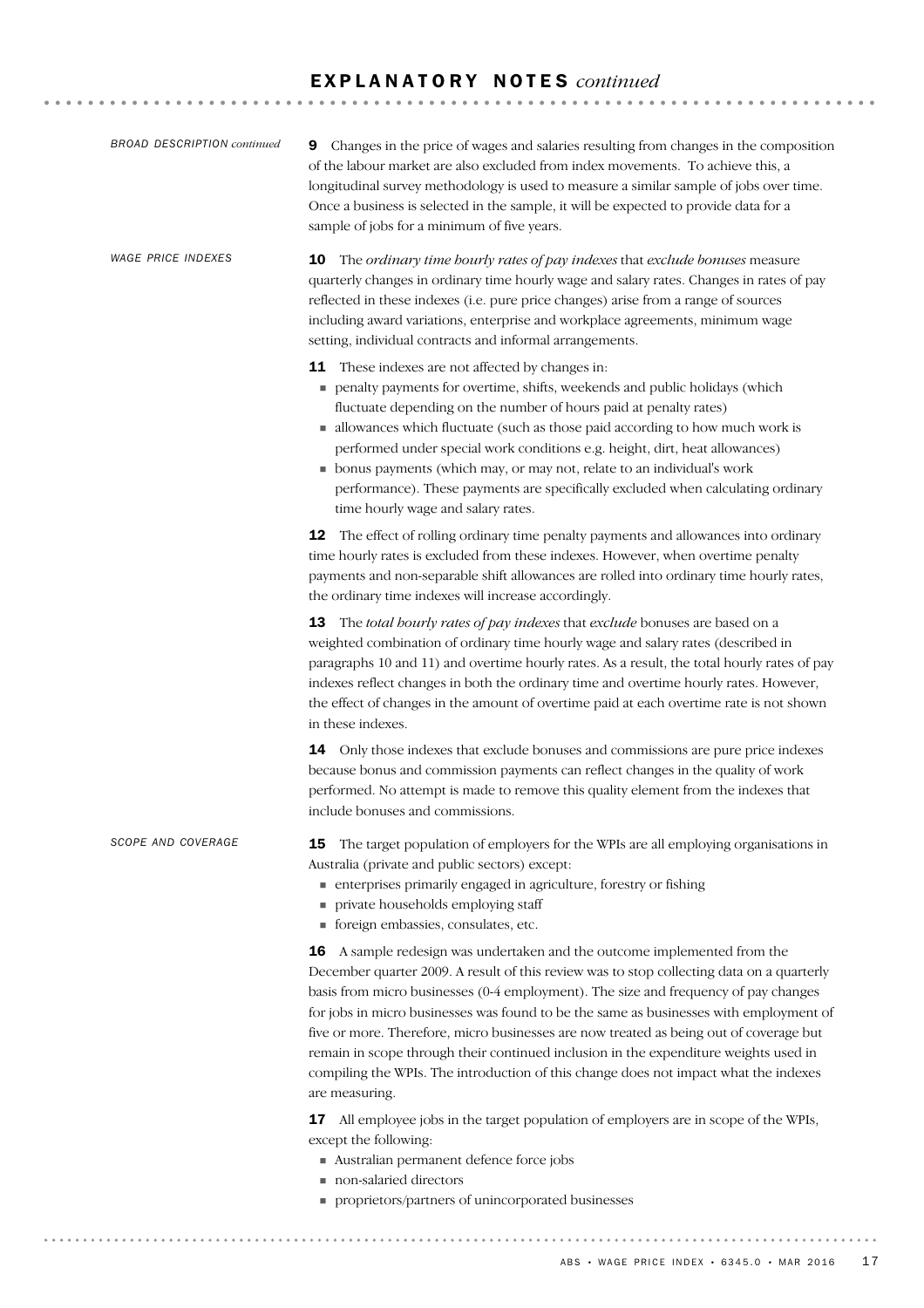| SCOPE AND COVERAGE<br>continued | persons paid by commission only<br>vorking proprietors/owner managers of Pty Ltd companies<br>· employees on workers' compensation who are not paid through the payroll<br>non-maintainable' jobs (i.e. jobs that are expected to be occupied for less than six<br>months of a year)<br>jobs for which wages and salaries are not determined by the Australian labour<br>market (e.g. most employees of Community Development Employment Programs,<br>or jobs where the remuneration is set in a foreign country).<br><b>18</b> As such, full-time, part-time, permanent, casual, managerial and non-managerial<br>jobs are in scope. Costs incurred by employers for work undertaken by self-employed<br>persons such as consultants and subcontractors are out-of-scope, as they do not relate to |
|---------------------------------|-----------------------------------------------------------------------------------------------------------------------------------------------------------------------------------------------------------------------------------------------------------------------------------------------------------------------------------------------------------------------------------------------------------------------------------------------------------------------------------------------------------------------------------------------------------------------------------------------------------------------------------------------------------------------------------------------------------------------------------------------------------------------------------------------------|
| DATA COLLECTION                 | employee jobs.<br>Information for the WPI is collected each quarter by mail questionnaires from a<br>19<br>sample survey of private and public sector employers selected from the ABS Business<br>Register. The survey reference date is the last pay period ending on or before the third<br>Friday of the middle month of the quarter. Data for bonuses are collected in respect to<br>those bonuses paid during the three month period ending on the third Friday of the<br>middle month of the quarter.                                                                                                                                                                                                                                                                                         |
|                                 | 20 In the first quarter they participate in the survey, each employer selects a sample of<br>jobs from their workplace(s) using sampling instructions provided by the ABS, and<br>provides information for these jobs, including detailed pricing specifications. In<br>subsequent quarters survey respondents are asked to provide details of payments made<br>to the current occupants of these same jobs. It is essential that the same jobs are priced<br>in successive quarters, whether the individual job occupants are the same or not.<br>Approximately 18,000 matched jobs are priced each quarter from the selected<br>employers.                                                                                                                                                        |
|                                 | 21 The sampling method retains the highest possible common sample of employers<br>over time, and retains the same sampled jobs within those employers where possible.<br>However, it is also necessary to ensure the WPIs continue to be relevant and<br>representative over time. For these reasons, the employer sample is refreshed annually<br>(for the December quarter) in a way that ensures a high proportion of common<br>selections while allowing new employers to be represented in the sample. Refreshing the<br>sample also allows the ABS to control the length of time that small businesses are<br>included in the sample.                                                                                                                                                         |
|                                 | 22 Between each annual refresh of the employer sample, a small number of employee<br>jobs will be lost from the survey sample because of the closure of some businesses. In<br>addition, some jobs in continuing businesses will be replaced in the sample because of<br>restructuring and other job changes.                                                                                                                                                                                                                                                                                                                                                                                                                                                                                       |
| WEIGHTING                       | Expenditure weights are a measure of the relative importance of each elementary<br>23<br>aggregate (EA), based on employers' expenditure on wages and salaries. Below the EA<br>level, sample weights applied to each job on the WPI survey indicate the number of jobs<br>in the Australian labour market a particular sampled job represents.<br>Businesses selected in the WPI are assigned sample weights according to the<br>24<br>number of similar businesses they represent in their state, industry and sector. Jobs are                                                                                                                                                                                                                                                                   |
|                                 | assigned sample weights according to the number of jobs they represent in that<br>business. The total sample weight for a job is determined by multiplying business and job<br>sample weights together. This total sample weight is the number of jobs in the Australian<br>labour market a particular sampled job represents.                                                                                                                                                                                                                                                                                                                                                                                                                                                                      |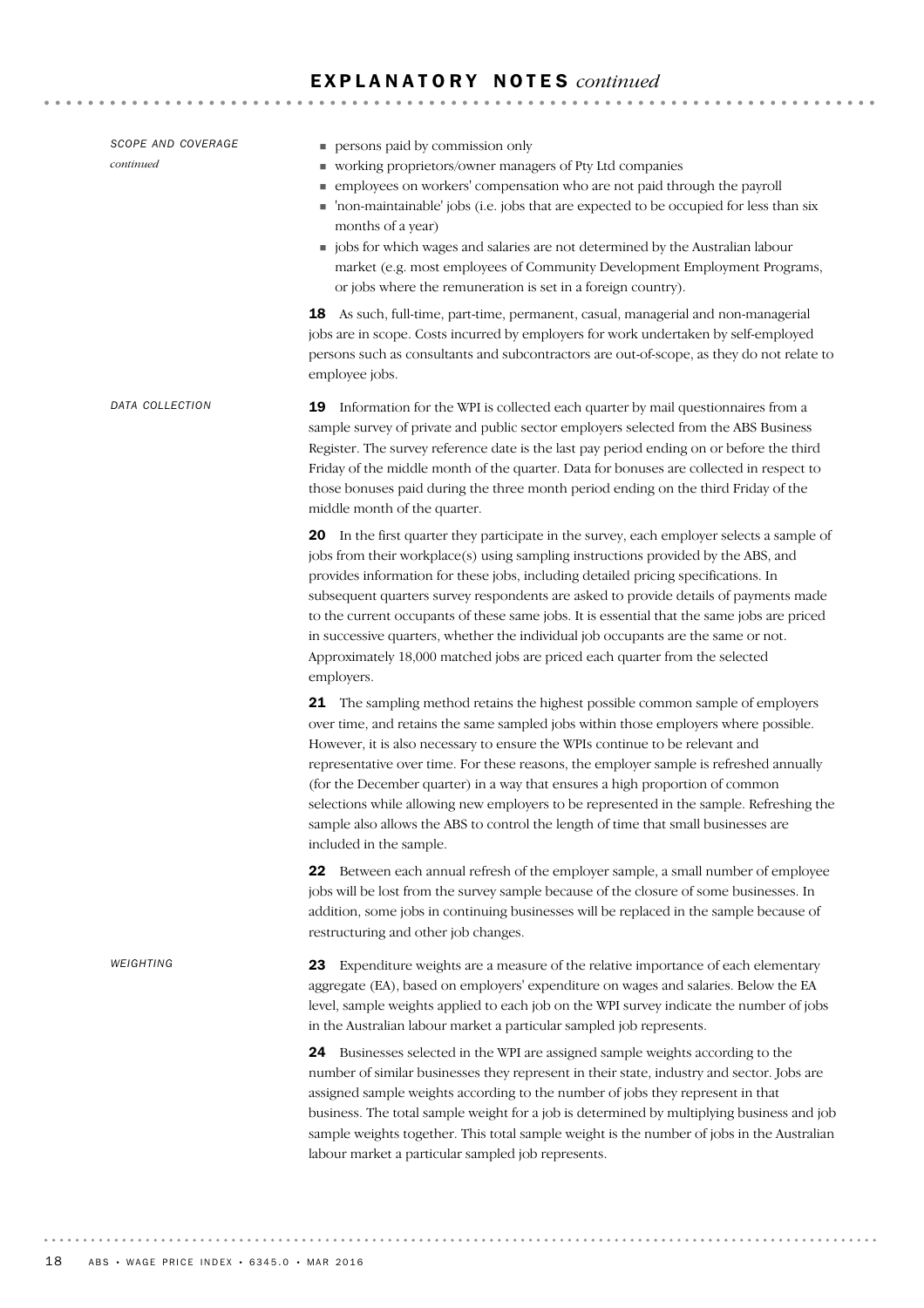| <b>WEIGHTING</b> continued         | The total employment figures for each business in the WPI survey are obtained<br>25<br>from providers each September quarter. Job weights are updated based on these<br>employment data and applied to the WPI sample each December quarter. These actions<br>ensure the WPI sample remains representative. |                                                                                                                                                                                                                                                                                                                                                                                                                                                                                                                                                                                                                                  |  |  |  |  |
|------------------------------------|-------------------------------------------------------------------------------------------------------------------------------------------------------------------------------------------------------------------------------------------------------------------------------------------------------------|----------------------------------------------------------------------------------------------------------------------------------------------------------------------------------------------------------------------------------------------------------------------------------------------------------------------------------------------------------------------------------------------------------------------------------------------------------------------------------------------------------------------------------------------------------------------------------------------------------------------------------|--|--|--|--|
|                                    | 26<br>Reweighting ensures the index remains relevant.                                                                                                                                                                                                                                                       | Expenditure weights are updated to reflect changes in employers' expenditure<br>patterns on wages and salaries. Once updated, the weights are fixed again, and a new<br>weighting reference period is created. In the following quarters, prices will be compared<br>using this new weighting reference period. This process is referred to as reweighting.                                                                                                                                                                                                                                                                      |  |  |  |  |
|                                    | Appendix. The next weight update will occur in the December quarter 2016.                                                                                                                                                                                                                                   | 27 The December quarter 2014 weight update uses wages and salaries expenditure<br>sourced from the 2014 Survey of Employee Earnings and Hours. These data are price<br>updated to represent current period values. The new weights are available in the                                                                                                                                                                                                                                                                                                                                                                          |  |  |  |  |
|                                    | on the new weights are linked to form a continuous series.                                                                                                                                                                                                                                                  | 28 When the expenditure weights are updated, the published index numbers will not<br>recommence at 100.0. The series based on the old expenditure weights and that based                                                                                                                                                                                                                                                                                                                                                                                                                                                         |  |  |  |  |
| INTERPRETATION OF INDEX<br>NUMBERS | can be compared across states/territories, sectors or industries.                                                                                                                                                                                                                                           | 29 Index numbers in this publication measure changes in the price of wages and<br>salaries between the commencement of the series and a later period. Index number<br>levels cannot be compared across states/territories as they do not provide comparative<br>information on the relative levels of labour costs. Similarly, index number levels cannot<br>be compared across sectors or industries. The usefulness of index numbers stems from<br>the fact that index numbers for any two periods can be used to directly calculate the<br>change or movement in the price of labour between the two periods. These movements |  |  |  |  |
| PERCENTAGE CHANGE AND<br>ROUNDING  | 30<br>decimal place) are calculated from the rounded index numbers.                                                                                                                                                                                                                                         | The published index numbers have been rounded to one decimal place, and the<br>percentage changes (also rounded to one decimal place) are calculated from the<br>rounded index numbers. In some cases, this can result in the percentage change for the<br>total level of a group of indexes being outside the range of the percentage changes for<br>the component level indexes. Seasonally adjusted and trend quarterly estimates are<br>calculated from unrounded original indexes. The percentage changes (rounded to one                                                                                                   |  |  |  |  |
| INDEX MOVEMENTS                    | movements between consecutive quarters<br>'through the year')<br>movements between consecutive financial years.                                                                                                                                                                                             | 31 Movements in indexes from one period to another can be expressed either as<br>changes in index points or as percentage changes. In this publication, percentage<br>changes are calculated to illustrate three different kinds of movements in indexes:<br>movements between corresponding quarters of consecutive years (i.e. changes                                                                                                                                                                                                                                                                                         |  |  |  |  |
|                                    | The following example illustrates the method of calculating changes in index points<br>32<br>and percentage changes between any two periods:<br>Total hourly rates of pay excluding bonuses, All Sectors, Australia<br>Index numbers, trend (see table 1)                                                   |                                                                                                                                                                                                                                                                                                                                                                                                                                                                                                                                                                                                                                  |  |  |  |  |
|                                    | March quarter 2016                                                                                                                                                                                                                                                                                          | 123.2                                                                                                                                                                                                                                                                                                                                                                                                                                                                                                                                                                                                                            |  |  |  |  |
|                                    | less March quarter 2015                                                                                                                                                                                                                                                                                     | 120.8                                                                                                                                                                                                                                                                                                                                                                                                                                                                                                                                                                                                                            |  |  |  |  |
|                                    | Change in index points                                                                                                                                                                                                                                                                                      | 2.4                                                                                                                                                                                                                                                                                                                                                                                                                                                                                                                                                                                                                              |  |  |  |  |
|                                    | Percentage change                                                                                                                                                                                                                                                                                           | $2.4/120.8 \times 100 = 2.0\%$                                                                                                                                                                                                                                                                                                                                                                                                                                                                                                                                                                                                   |  |  |  |  |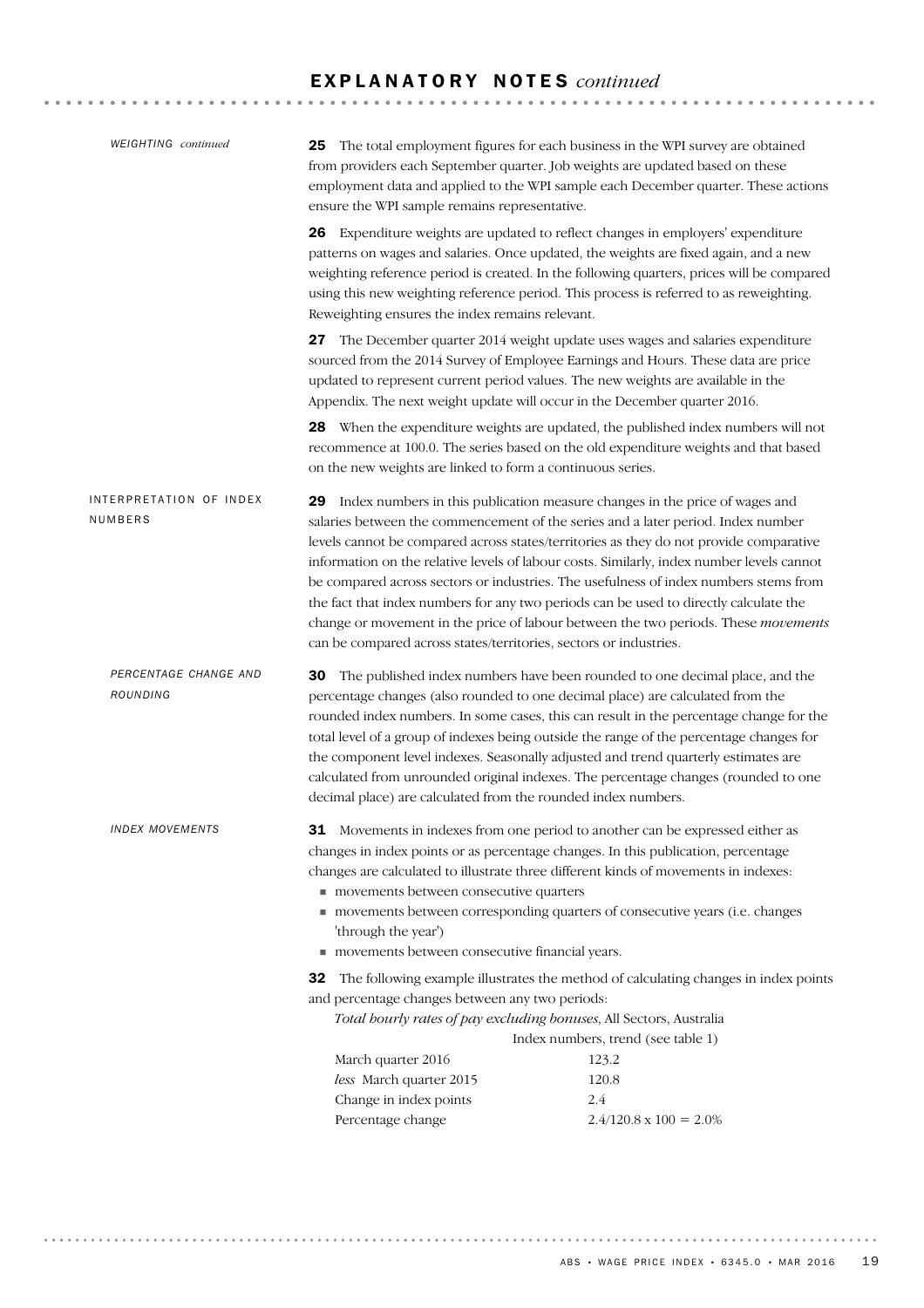#### *FINANCIAL YEAR INDEXES*

33 Index numbers for financial years are calculated as simple (arithmetic) averages of the four quarterly index numbers for the financial year. As the WPIs were first produced for the September quarter 1997, the first financial year index number that can be calculated is for 1997–98. Consequently, the first percentage change between financial years that can be calculated is between 1997–98 and 1998–99. The following example illustrates the method of calculating the financial year index number for 2014–15:

**\*\*\*\*\*\*\*\*\*\*\*\*\*\*\*\*\***\*

*Total hourly rates of pay excluding bonuses*, All Sectors, Australia

Index numbers, original (see table 2)

| September quarter 2014            | 119.5             |
|-----------------------------------|-------------------|
| <i>plus</i> December quarter 2014 | 120.2             |
| <i>plus</i> March quarter 2015    | 120.7             |
| <i>plus</i> June quarter 2015     | 121.2             |
| Financial year 2014–15            | $481.6/4 = 120.4$ |
|                                   |                   |

34 Percentage changes between the index numbers for any two financial years can be calculated using the method outlined in paragraph 32 above.

35 Seasonally adjusted estimates are derived by estimating and removing systematic calendar related effects from the original series. In most economic data these calendar related effects are a combination of the classical seasonal influences (e.g. the effect of the weather, social traditions or administrative practices) plus other kinds of calendar related variations, such as the number of trading days, Easter or the proximity of significant days in the year (e.g. Christmas). In the seasonal adjustment process, both seasonal and other calendar related factors evolve over time to reflect changes in activity patterns. The seasonally adjusted estimates reflect the sampling and non-sampling errors to which the original estimates are subject.

> 36 The *total hourly rates of pay excluding bonuses index* is the only index of the WPI that is seasonally adjusted. Institutional effects largely drive the seasonality of this index. Important factors in determining this seasonality are the timing of effect of agreements, the length of these agreements, and the timing of the implementation of significant wage determinations that impact on rates of pay. A significant institutional change in wage setting arrangements can affect the relative level (or trend) and seasonality of the index.

37 Prior to 2006, the Australian Industrial Relations Commission (AIRC) handed down annual Safety Net Review (SNR) decisions which set federal full-time minimum award rates. Since the commencement of the WPI, the SNR has contributed to the level of the index. Most of its impact on the WPI was in the September quarter with some residual effect in the December quarter each year. This impact contributed to the level of seasonality for those quarters. As a result of industrial relations changes associated with Work Choices there was no SNR decision in 2006. The setting of federal minimum wage rates became the responsibility of the Australian Fair Pay Commission (AFPC).

38 The AFPC's first decision was handed down on 26 October 2006 with a date of effect of 1 December 2006. The impact on the WPI of the first AFPC ruling was mainly in the March quarter 2007. From 2007 to 2009, AFPC determinations impacted the December quarter WPI.

39 On 1 July 2009 Fair Work Australia (FWA) began operations as part of a new national workplace relations system underpinned by the Fair Work Act 2009. In June 2010 FWA announced its first annual minimum wage decision and the increase impacted the WPI in the September quarter 2010. Since 2010, minimum wage decisions have taken effect in the September quarter of each year and have resulted in a change of seasonality. To account for the change in timing, the seasonally adjusted and trend series were reanalysed in the September quarter 2010 to remove the influence of the different timing of minimum wage decisions in any year on the WPI.

### SEASONALLY ADJUSTED INDEXES

20 ABS • WAGE PRICE INDEX • 6345.0 • MAR 2016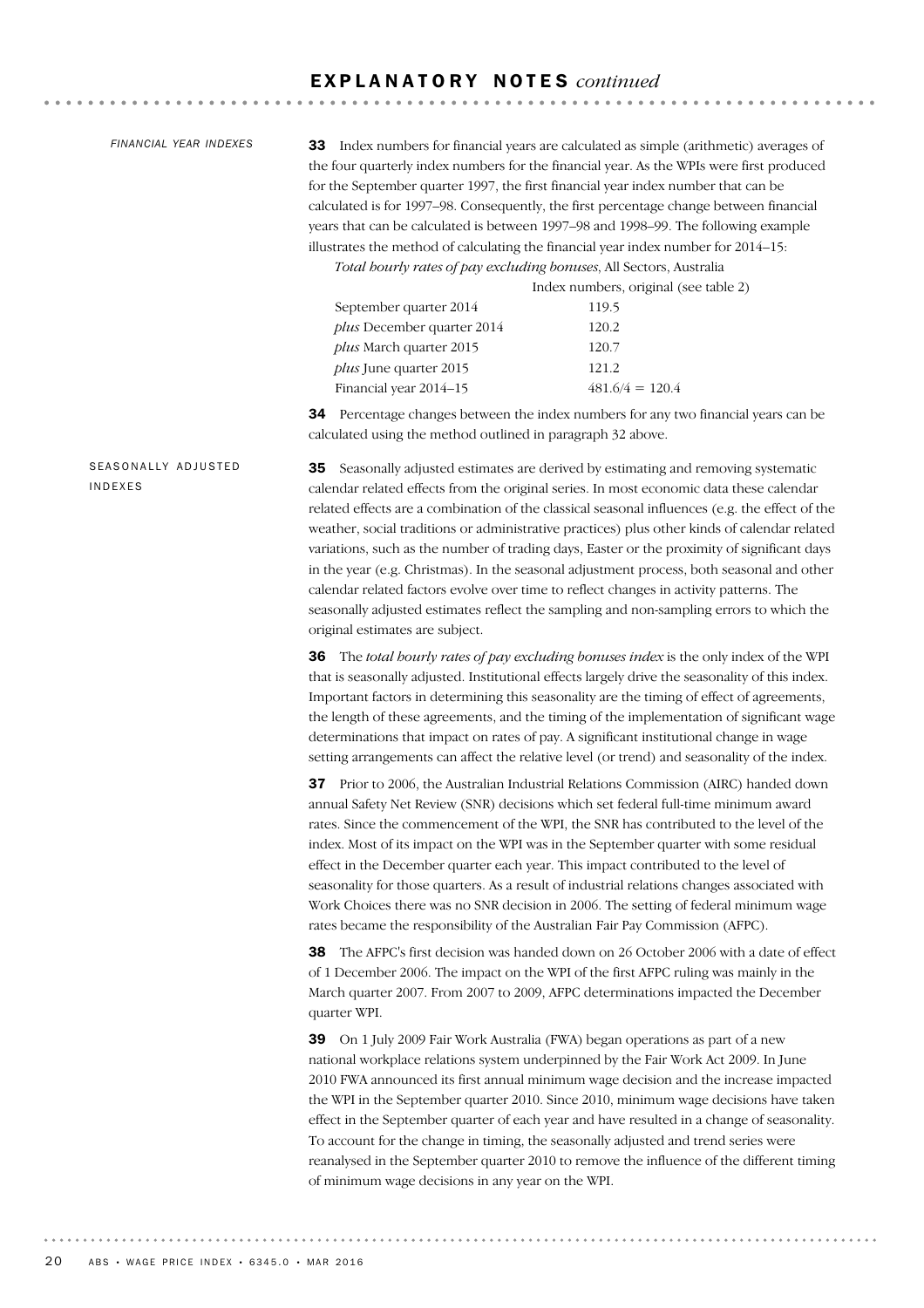| CONCURRENT SEASONAL<br>ANALYSIS | <b>40</b> The WPI uses a concurrent seasonal adjustment methodology to derive the<br>adjustment factors. This method uses the original time series available at each reference<br>period to estimate seasonal factors for the current and previous quarters. Concurrent<br>seasonal adjustment is technically superior to the more traditional method of reanalysing<br>seasonal patterns once each year because it uses all available data to fine tune the<br>estimates of the seasonal component each quarter. With concurrent analysis, the<br>seasonally adjusted series are subject to revision each quarter as the estimates of the<br>seasonal factors are improved. In most instances, the only significant revisions will be to<br>the combined adjustment factors for the previous quarter and for the same quarter in<br>the preceding year as the reference quarter (i.e. if the latest quarter is $Q_t$ then the most<br>significant revisions will be to $Q_{t-1}$ and $Q_{t-1}$ ). Seasonal patterns are also reanalysed when<br>there are known changes to regular events. This can lead to additional revisions. |
|---------------------------------|------------------------------------------------------------------------------------------------------------------------------------------------------------------------------------------------------------------------------------------------------------------------------------------------------------------------------------------------------------------------------------------------------------------------------------------------------------------------------------------------------------------------------------------------------------------------------------------------------------------------------------------------------------------------------------------------------------------------------------------------------------------------------------------------------------------------------------------------------------------------------------------------------------------------------------------------------------------------------------------------------------------------------------------------------------------------------------------------------------------------------------|
| ARIMA MODELLING                 | <b>41</b> The ABS uses Autoregressive Integrated Moving Averages (ARIMA) modelling<br>techniques to produce seasonally adjusted estimates. ARIMA modelling is a technique<br>that can be used to extend original estimates beyond the end of a time series. The<br>extended values are temporary, intermediate values that are used internally to improve<br>seasonal adjustment. They do not affect the original estimates and are discarded at the<br>end of the seasonal adjustment process. The use of ARIMA modelling generally results in<br>a reduction in revisions to the seasonally adjusted estimates when subsequent data<br>becomes available. ARIMA modelling in the WPI was introduced in the June quarter 2008.<br>For more information on the details of ARIMA modelling see the feature article 'Use of<br>ARIMA modelling to reduce revisions' in the October 2004 issue of Australian Economic<br>Indicators (cat. no. 1350.0).                                                                                                                                                                                |
| TREND ESTIMATES                 | 42 The trend is a measure of the underlying direction of a series. The ABS trend<br>estimates for the WPI are derived by applying a 7-term Henderson-weighted moving<br>average to all quarters of the respective seasonally adjusted indexes except the first three<br>and last three quarters. Trend estimates are created for these quarters by applying<br>surrogates of the 7-term Henderson weighted moving average to the seasonally adjusted<br>indexes, tailored to each time series. In general, trend estimates give a better indication<br>of underlying behaviour than the seasonally adjusted estimates. Please refer to the ABS<br>Information Paper, A Guide to Interpreting Time Series - Monitoring Trends (cat. no.<br>1349.0).                                                                                                                                                                                                                                                                                                                                                                                 |
|                                 | <b>43</b> Increases in minimum wage rates contribute to the relative level (or trend) of the<br>WPI. A review of the seasonally adjusted series was undertaken in the September quarter<br>2010 to remove the impacts of the different timing of the increases in minimum wage<br>rates. A trend break correction has been applied between the June quarter and the<br>September quarter 2009 to remove the shift in the underlying level as a result of no<br>increase to minimum wage rates being awarded in 2009.                                                                                                                                                                                                                                                                                                                                                                                                                                                                                                                                                                                                               |
| INDEX REFERENCE PERIOD          | 44 The index reference period of an index series is that period for which the value of<br>the index is set to 100.0. It is most commonly a year but can also be a different length of<br>time, ranging from two or three years down to a single quarter. It often coincides with<br>the weighting base for the series, but this is not essential. The September quarter 1997<br>was used as the original index reference period for the WPIs as it was the first quarter for<br>which data was available. With the introduction of the non-wage indexes, the index<br>reference period was changed to 2003-04.                                                                                                                                                                                                                                                                                                                                                                                                                                                                                                                     |
|                                 | 45 With the implementation of the Australian and New Zealand Standard Industrial<br>Classification 2006, all indexes are presented on an index reference period of 2008-09.                                                                                                                                                                                                                                                                                                                                                                                                                                                                                                                                                                                                                                                                                                                                                                                                                                                                                                                                                        |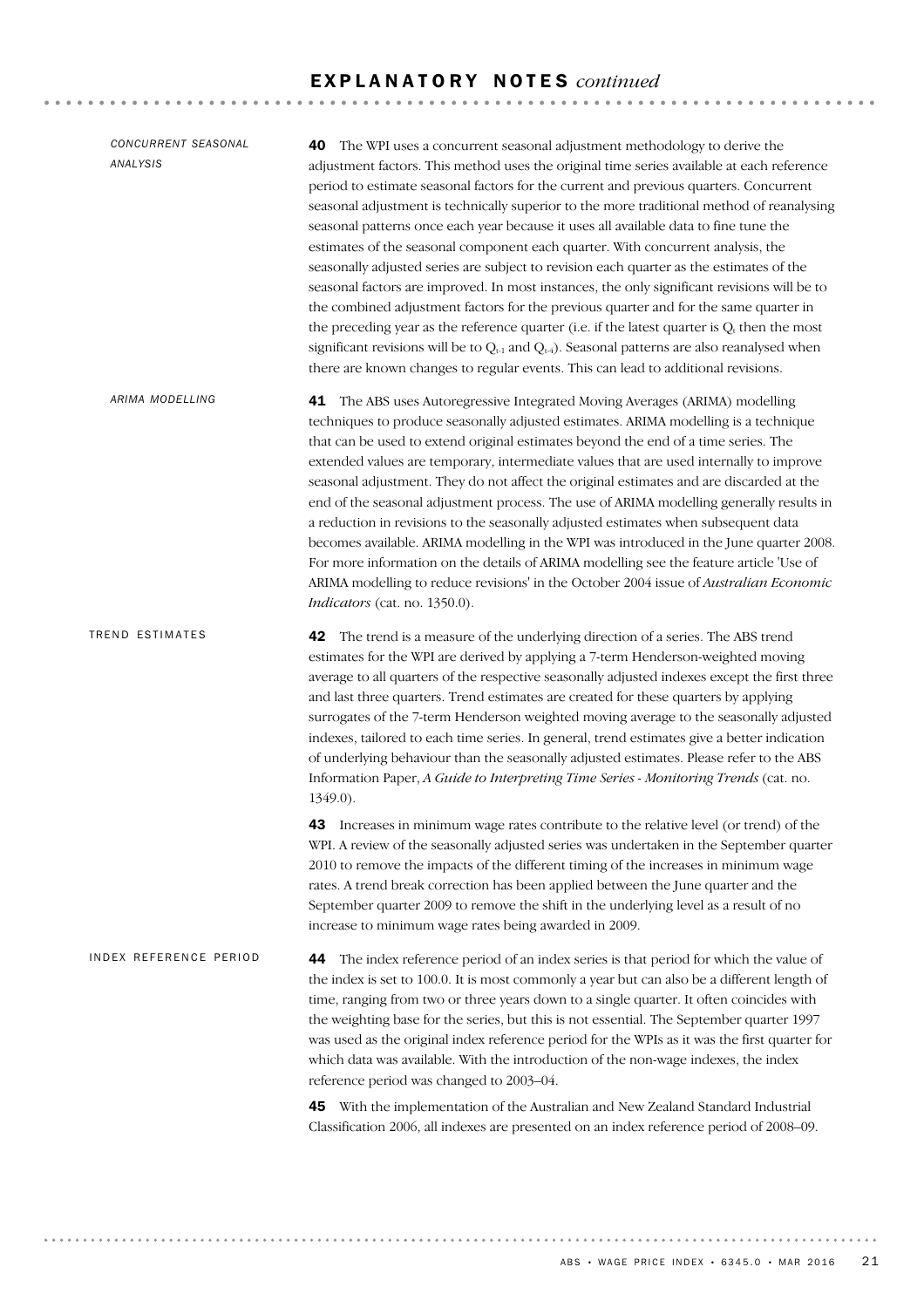| REVISIONS TO INDEXES             | <b>46</b> Original index numbers will be released as final figures at the time they are first<br>published. Revisions will only occur in exceptional circumstances. Trend and seasonally<br>adjusted indexes for some quarters will be revised as extra quarters are included in the<br>series analysed for seasonal influences (see paragraphs 35 to 43).                                                                                                                                                                                                                                                                                                                                                                                                                                                                                                                                                                                                                                         |
|----------------------------------|----------------------------------------------------------------------------------------------------------------------------------------------------------------------------------------------------------------------------------------------------------------------------------------------------------------------------------------------------------------------------------------------------------------------------------------------------------------------------------------------------------------------------------------------------------------------------------------------------------------------------------------------------------------------------------------------------------------------------------------------------------------------------------------------------------------------------------------------------------------------------------------------------------------------------------------------------------------------------------------------------|
| RELATED PUBLICATIONS             | Users may also wish to refer to the following publications which are available free<br>47<br>on the ABS website <http: www.abs.gov.au="">:<br/>Wage Price Index: Concepts, Sources and Methods, (cat. no. 6351.0.55.001)<br/>Information Paper: Update on ANZSIC 2006 Implementation for Labour Price<br/><i>Index, Australia, 2009, (cat. no. 6345.0.55.001)</i><br/>Consumer Price Index, Australia, (cat. no. 6401.0)<br/>House Price Indexes, Eight Capital Cities, (cat. no. 6416.0)<br/>International Trade Price Indexes, Australia, (cat. no. 6457.0)<br/><i>Producer Price Indexes, Australia, (cat. no. 6427.0)</i><br/>Australian Consumer Price Index: Concepts, Sources and Methods,<br/>(cat. no. 6461.0)<br/>Producer and International Trade Price Indexes: Concepts, Sources and Methods,<br/>(cat no. 6429.0)<br/>Australian Labour Market Statistics, (cat. no. 6105.0)<br/><b>48</b> Current publications and other products released by the ABS are listed on the ABS</http:> |
|                                  | website <http: www.abs.gov.au="">. The ABS also issues a daily Release Advice on the<br/>website which details products to be released in the week ahead.</http:>                                                                                                                                                                                                                                                                                                                                                                                                                                                                                                                                                                                                                                                                                                                                                                                                                                  |
| ABS DATA AVAILABLE ON<br>REQUEST | 49 As well as the statistics included in this and related publications, the ABS may have<br>other relevant data available on request. Inquiries should be made to WPI<br>on Perth (08) 9360 5151 or the National Information and Referral Service on<br>1300 135 070.                                                                                                                                                                                                                                                                                                                                                                                                                                                                                                                                                                                                                                                                                                                              |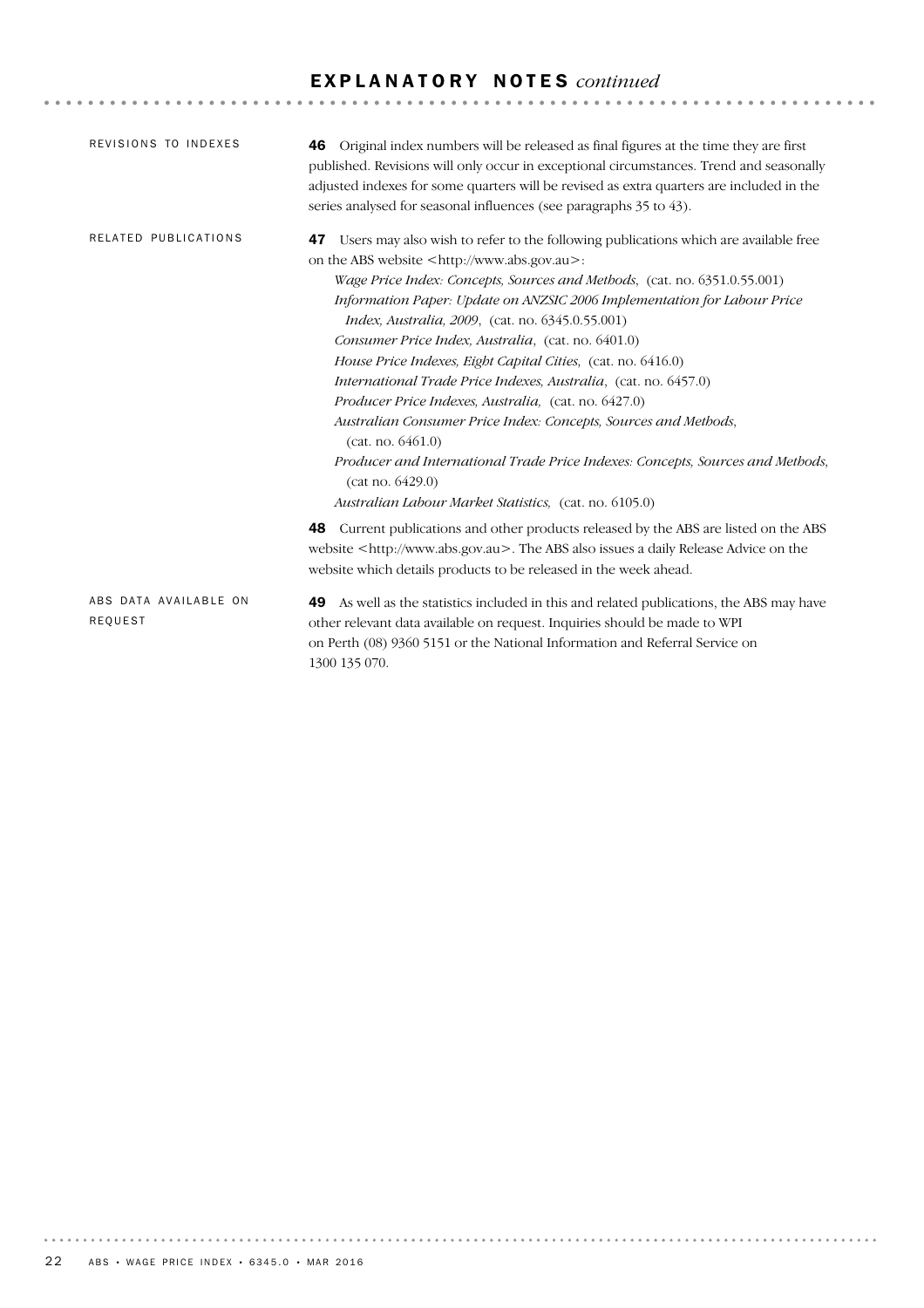AS UPDATED DECEMBER QUARTER 2014

### A1 DISTRIBUTION OF EMPLOYERS' EXPENDITURE ON WAGES (a)(b)

|                                                 | Private | Public | Total |
|-------------------------------------------------|---------|--------|-------|
|                                                 | %       | %      | %     |
| Australia by sector                             |         |        |       |
| Australia                                       | 77.6    | 22.4   | 100.0 |
| <b>Sector by State/Territory</b>                |         |        |       |
| <b>New South Wales</b>                          | 33.4    | 30.4   | 32.7  |
| Victoria                                        | 23.3    | 21.8   | 23.0  |
| Queensland                                      | 19.6    | 18.2   | 19.3  |
| South Australia                                 | 5.6     | 6.8    | 5.9   |
| Western Australia                               | 14.2    | 11.4   | 13.6  |
| Tasmania                                        | 1.5     | 2.4    | 1.7   |
| Northern Territory                              | 1.1     | 1.9    | 1.3   |
| Australian Capital Territory                    | 1.3     | 7.0    | 2.6   |
| Australia                                       | 100.0   | 100.0  | 100.0 |
| Sector by broad industry group(c)               |         |        |       |
| Mining                                          | 4.6     | (d)    | 3.6   |
| Manufacturing                                   | 9.9     | (d)    | 7.7   |
| Electricity, gas, water and waste services      | 0.9     | 4.4    | 1.7   |
| Construction                                    | 11.5    | (d)    | 9.0   |
| Wholesale trade                                 | 6.8     | (d)    | 5.3   |
| Retail trade                                    | 8.3     | (d)    | 6.5   |
| Accommodation and food services                 | 4.6     | (d)    | 3.6   |
| Transport, postal and warehousing               | 5.0     | (d)    | 5.0   |
| Information media and telecommunications        | 2.5     | (d)    | 2.1   |
| Financial and insurance services                | 6.6     | (d)    | 5.4   |
| Rental, hiring and real estate services         | 2.3     | (d)    | 1.8   |
| Professional, scientific and technical services | 12.0    | 2.1    | 9.8   |
| Administrative and support services             | 7.2     | (d)    | 5.6   |
| Public administration and safety                | 0.7     | 32.9   | 7.9   |
| Education and training                          | 4.1     | 27.7   | 9.4   |
| Health care and social assistance               | 8.0     | 24.2   | 11.7  |
| Arts and recreation services                    | 1.3     | (d)    | 1.2   |
| Other services                                  | 3.7     | (d)    | 2.9   |
| <b>All industries</b>                           | 100.0   | 100.0  | 100.0 |

(a) See paragraphs 23-28 of the Explanatory Notes.

(b) Components may not sum to 100.0 due to rounding.

(c) Classified according to the *Australian and New Zealand Standard Industrial Classification (ANZSIC), 2006* (cat. no. 1292.0).

(d) For the Public sector, these industries are combined and included in the 'All industries' total.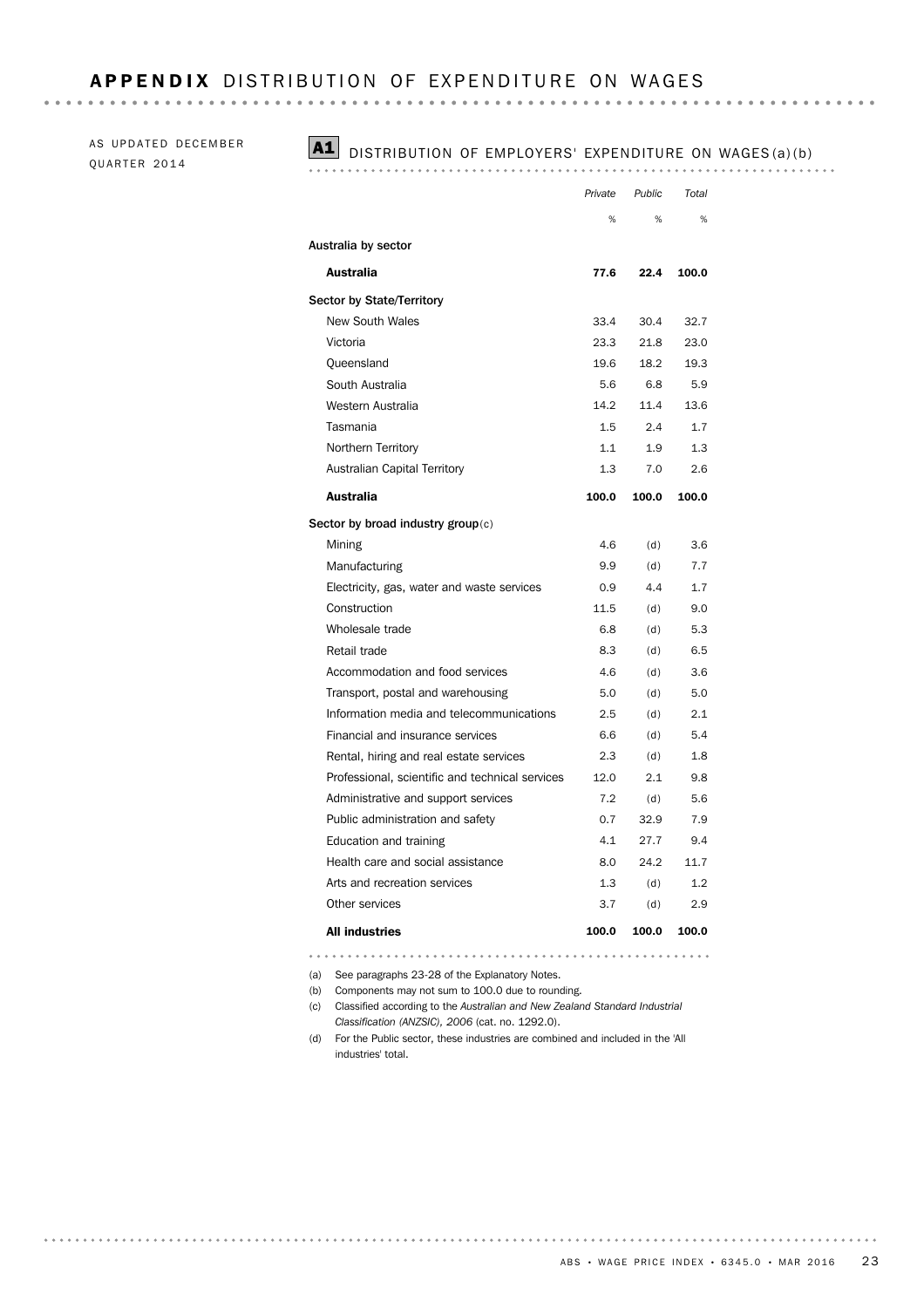# GLOSSARY

| <b>Bonuses</b>                             | Payments made to a job occupant that are in addition to regular wages and salaries and<br>which generally relate to the job occupant's, or the organisation's, performance. In the<br>WPI, the term 'bonuses' refers to bonuses and commissions.                                                         |
|--------------------------------------------|----------------------------------------------------------------------------------------------------------------------------------------------------------------------------------------------------------------------------------------------------------------------------------------------------------|
| Elementary aggregates                      | The finest aggregations of jobs, in terms of state/territory, sector and industry group, for<br>which expenditure weights are available.                                                                                                                                                                 |
| Employee job                               | A job for which the occupant receives remuneration in wages, salary, payment in kind, or<br>piece rates.                                                                                                                                                                                                 |
| Employer                                   | Organisation with one or more employees.                                                                                                                                                                                                                                                                 |
| <b>Expenditure</b> weights                 | A measure of the relative importance of each elementary aggregate, based on employers'<br>total expenditure on wages and salaries. Expenditure weights are used to combine<br>elementary aggregate indexes into broader level indexes.                                                                   |
| Index number                               | Measures the ratio of the price of labour between the commencement of the index series<br>and a later period.                                                                                                                                                                                            |
| Index reference period                     | The period for which an index series is given the value of 100.0. The current index<br>reference period for the WPI is the 2008-09 financial year.                                                                                                                                                       |
| Industry                                   | Classified according to the Australian and New Zealand Standard Industrial<br>Classification (ANZSIC), 2006 (cat. no. 1292.0).                                                                                                                                                                           |
| Ordinary time hourly rates of<br>pay index | Measures quarterly change in ordinary time hourly rates of pay (see Explanatory Notes<br>paragraphs 10 and 11).                                                                                                                                                                                          |
| Ordinary time hours                        | Award, standard or agreed hours of work paid for at the ordinary rate.                                                                                                                                                                                                                                   |
| Overtime hours                             | The number of hours paid for in excess of ordinary time hours.                                                                                                                                                                                                                                           |
| Reference date                             | The reference date for this survey is the last pay period ending on or before the third<br>Friday of the middle month of the quarter, except for bonuses which are collected in<br>respect to those paid during the three month period ending on the third Friday of the<br>middle month of the quarter. |
| Sector                                     | Public sector comprises local government authorities and all government departments<br>and agencies created by, or reporting to, the Commonwealth, or state/territory<br>parliaments. The private sector comprises all organisations not classified as public sector.                                    |
| Seasonal adjustment                        | Process of removing systematic calendar related effects from the original series (see<br>Explanatory Notes paragraphs 35-41, 46).                                                                                                                                                                        |
| Total hourly rates of pay index            | Measures quarterly change in combined ordinary time and overtime hourly rates of pay<br>(see Explanatory Notes paragraph 13).                                                                                                                                                                            |
| Trend                                      | A measure of the underlying direction of a series (see Explanatory Notes paragraphs<br>$42 - 43, 46$ .                                                                                                                                                                                                   |
| Wage price index                           | Measures changes in the price of wages.                                                                                                                                                                                                                                                                  |
| Weight reference period                    | The period to which the expenditure weights relate.                                                                                                                                                                                                                                                      |